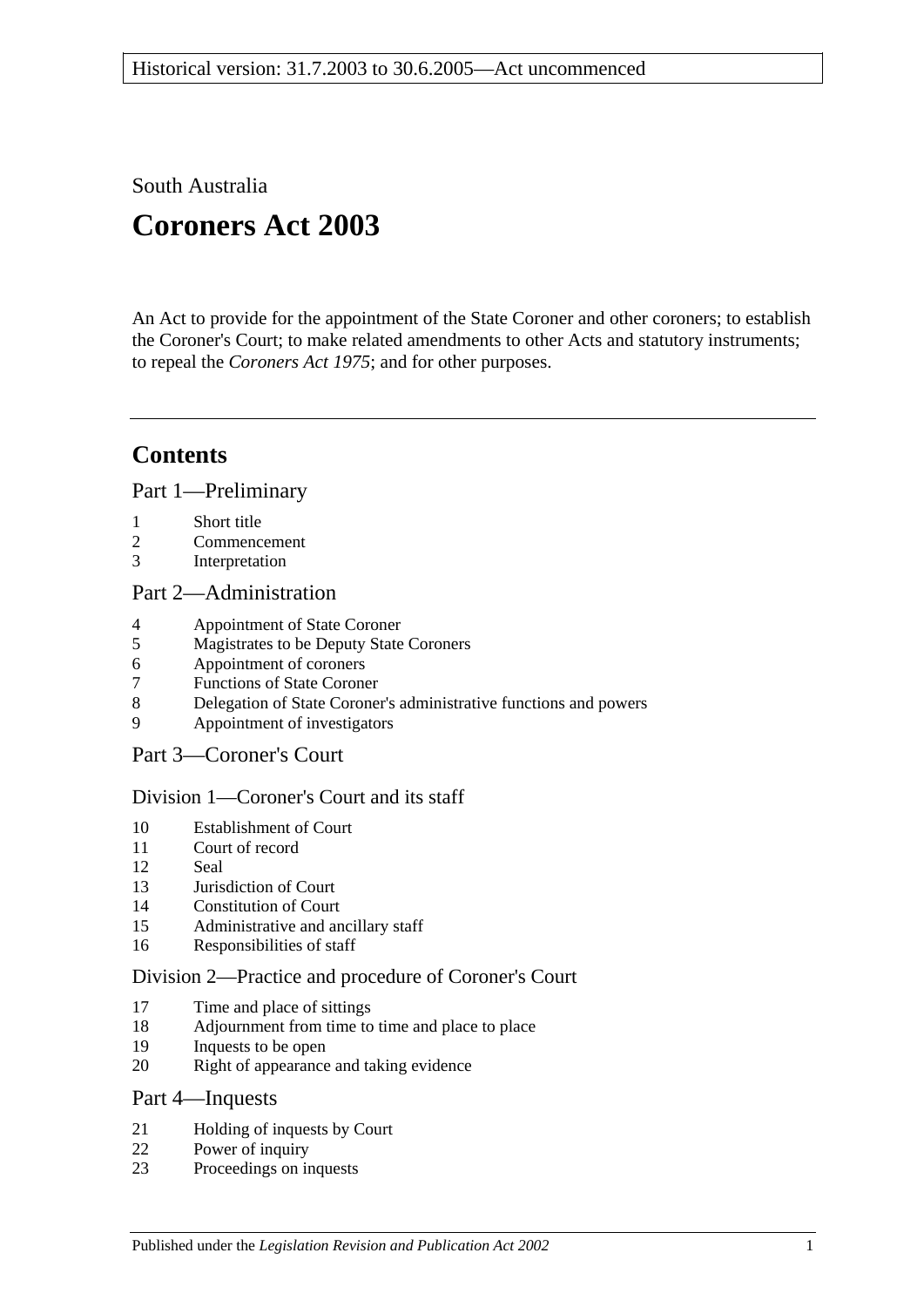- [Principles governing inquests](#page-11-0)
- [Findings on inquests](#page-11-1)
- [Re-opening of inquests](#page-12-0)
- [Appeals from findings made on inquests](#page-12-1)

## Part [5—Reporting of deaths](#page-13-0)

- [Reporting of deaths](#page-13-1)
- [Finding to be made as to cause of notified reportable death](#page-13-2)

#### [Part 6—Miscellaneous](#page-13-3)

- [Order for removal of body for interstate inquest](#page-13-4)
- [State Coroner or Court may provide assistance to coroners elsewhere](#page-14-0)
- [Authorisation for disposal of human remains](#page-14-1)
- [Immunities](#page-14-2)
- [Confidentiality](#page-14-3)
- [Coroners may not be called as witnesses](#page-15-0)
- [Punishment of contempts](#page-15-1)
- [Accessibility of evidence etc](#page-15-2)
- [Provision of information derived from Court records etc](#page-16-0)
- [Annual report](#page-16-1)
- [Miscellaneous provisions relating to legal process](#page-16-2)
- [Service](#page-16-3)
- [Rules of Court](#page-16-4)
- [Regulations](#page-17-0)

## [Schedule—Related amendments, repeal and transitional provisions](#page-17-1)

## Part 1—Preliminary

[Amendment provisions](#page-17-2)

## Part 2—Amendment of *Births, Deaths and Marriages Registration Act 1996*

- [Amendment of section 36—Notification of deaths by doctors](#page-17-3)
- [Amendment of section 37—Notification by State Coroner](#page-17-4)
- [Insertion of section 50A](#page-18-0)<br>50A Documents to be n
	- Documents to be provided before disposal of remains

## Part 3—Variation of *Births, Deaths and Marriages Regulations 1996* (*Gazette 30.5.1996 p2675*) as varied

 [Variation of regulation 10—Information to be included in notification by funeral director](#page-18-1)  [etc](#page-18-1)

## Part 4—Variation of *Correctional Services Act 1982*

 [Amendment of section 28—Removal of prisoner for criminal investigation, attendance in](#page-18-2)  [court etc](#page-18-2)

## Part 5—Amendment of *Courts Administration Act 1993*

[Amendment of section 4—Interpretation](#page-19-0)

## Part 6—Amendment of *Cremation Act 2000*

- [Amendment of section 6—Issue of cremation permit](#page-19-1)<br>9 Amendment of section 8—Attorney-General State C
- [Amendment of section 8—Attorney-General, State Coroner etc may prohibit cremation](#page-19-2)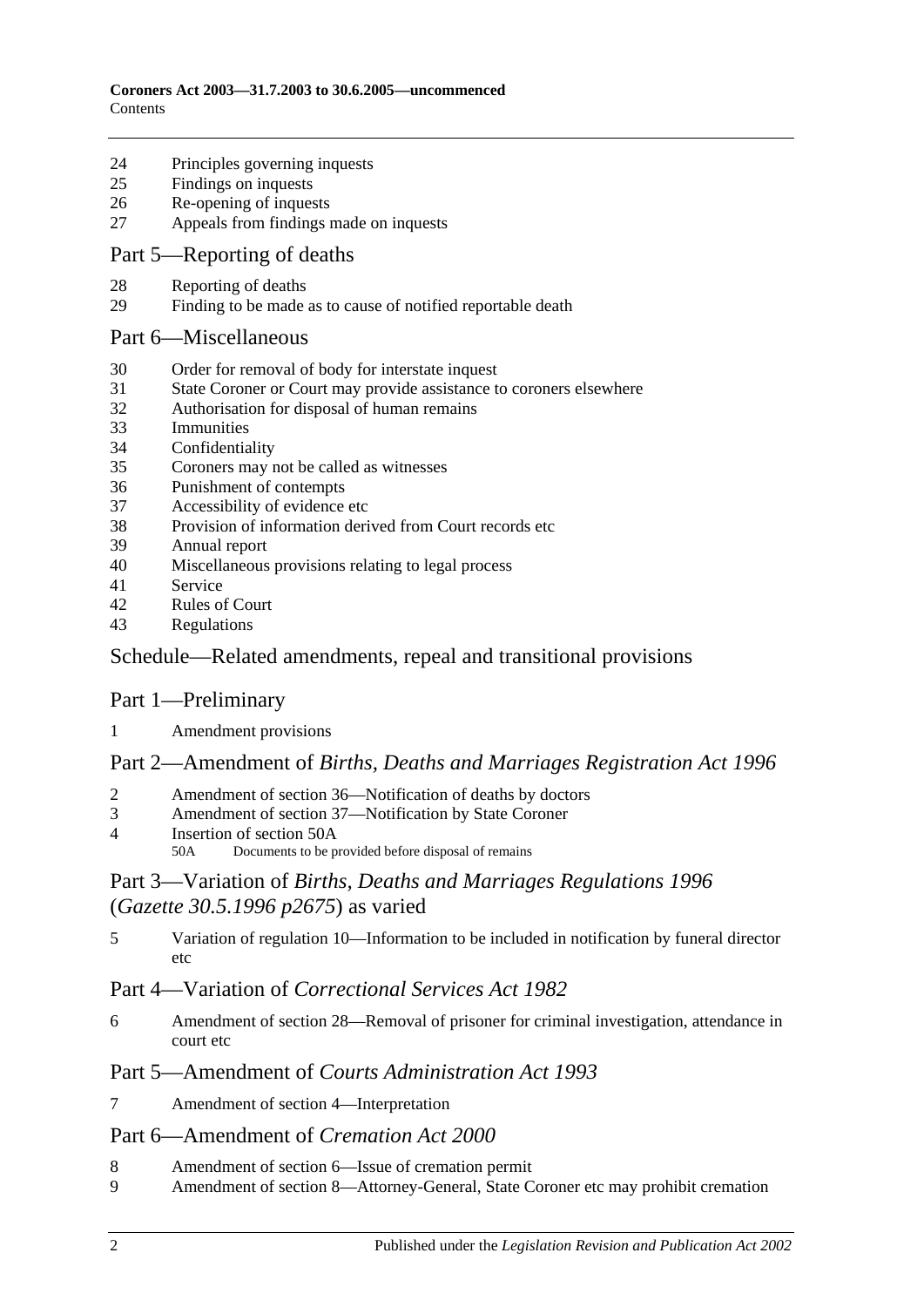## Part 7—Amendment of *Evidence Act 1929*

- 10 [Amendment of section 59IA—Interpretation](#page-19-3)
- 11 [Amendment of section 68—Interpretation](#page-19-4)
- 12 [Amendment of section 70—Disobedience to orders under this Division](#page-19-5)

Part 8—Amendment of *Freedom of Information Act 1991*

13 [Amendment of section 4—Interpretation](#page-20-0)

Part 9—Amendment of *Harbors and Navigation Act 1993*

14 [Amendment of section 74—Compulsory blood tests of injured persons including water](#page-20-1)  [skiers](#page-20-1)

Part 10—Amendment of *Juries Act 1927*

15 [Amendment of section 92—Effect of this Act on Coroners Act](#page-20-2)

## Part 11—Variation of *Local Government (Cemetery) Regulations 1995* (*Gazette 25.5.1995 p2503*) as varied

16 [Variation of regulation 20—Exhumation, removal and re-interment](#page-20-3)

Part 12—Amendment of *Road Traffic Act 1961*

- 17 [Amendment of section 47I—Compulsory blood tests](#page-20-4)
- Part 13—Amendment of *Summary Offences Act 1953*
- 18 [Amendment of section 35—Restriction on reports of immorality etc](#page-21-0)

Part 14—Amendment of *Transplantation and Anatomy Act 1983*

- 19 [Amendment of section 23—Consent by State Coroner](#page-21-1)
- 20 [Amendment of section 27—Consent by State Coroner](#page-21-2)
- 21 [Amendment of section 28—Effect of authority under this Part](#page-22-0)
- 22 [Amendment of section 31—Consent by State Coroner](#page-22-1)
- 23 [Amendment of section 38—Offences in relation to removal of tissue](#page-22-2)

Part 15—Repeal of *Coroners Act 1975*

24 Repeal of *[Coroners Act](#page-22-3) 1975*

## Part 16—Transitional provisions

25 [Transitional provisions](#page-23-0)

[Legislative history](#page-24-0)

## <span id="page-2-0"></span>**The Parliament of South Australia enacts as follows:**

## **Part 1—Preliminary**

## <span id="page-2-1"></span>**1—Short title**

This Act may be cited as the *Coroners Act 2003*.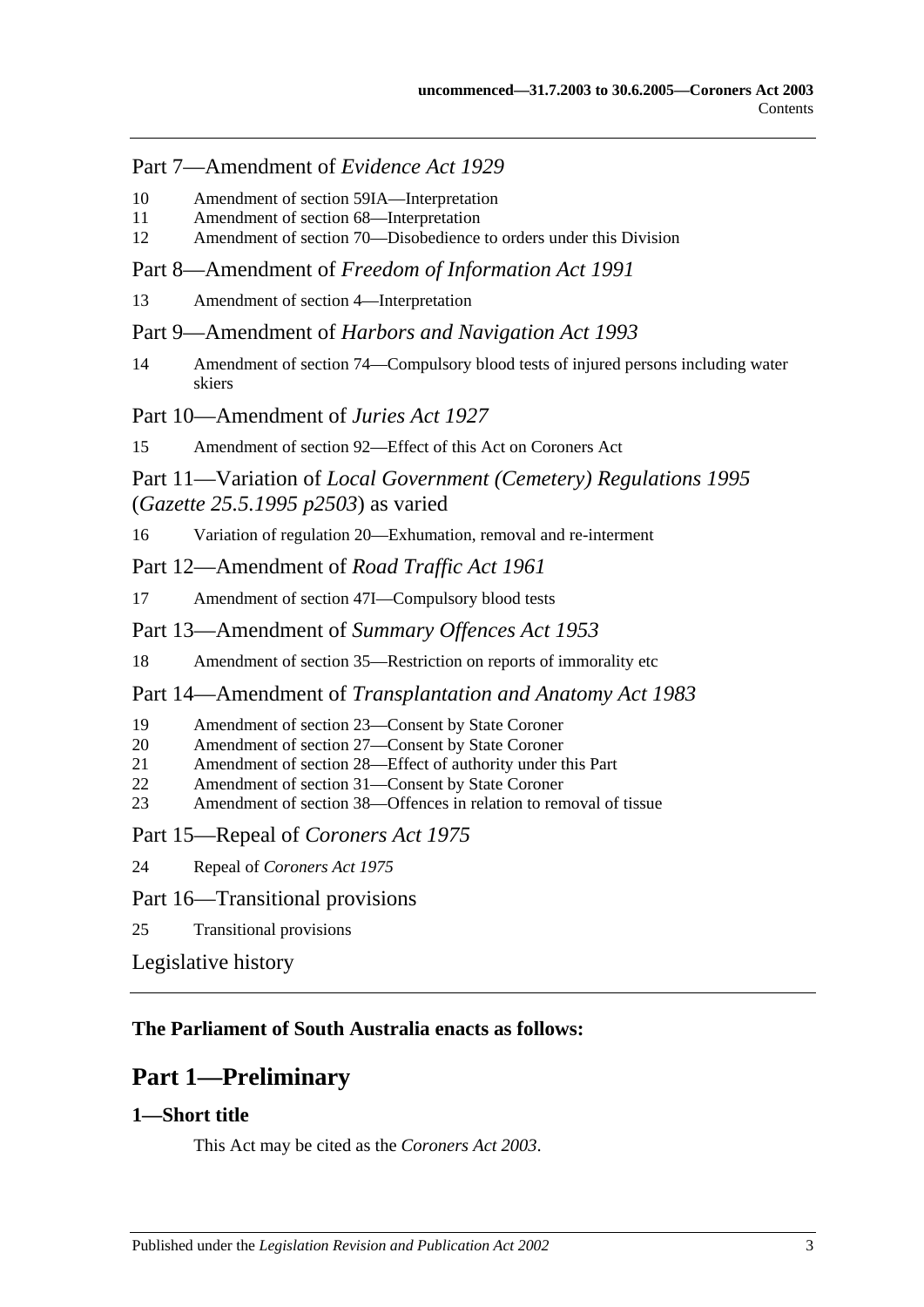#### <span id="page-3-0"></span>**2—Commencement**

This Act will come into operation on a day to be fixed by proclamation.

#### <span id="page-3-1"></span>**3—Interpretation**

In this Act, unless the contrary intention appears—

*anaesthetic* means a local or general anaesthetic, and includes the administration of a sedative or analgesic;

*body* of a dead person means the whole, or any part, of the body (whatever its physical state may be);

*coroner* means—

- (a) the State Coroner; or
- (b) a Deputy State Coroner; or
- (c) any other coroner appointed under [Part 2;](#page-5-0)

*Coroner's Court* or *Court* means the Coroner's Court of South Australia;

<span id="page-3-3"></span>*death in custody* means the death of a person where there is reason to believe that the death occurred, or the cause of death, or a possible cause of death, arose, or may have arisen, while the person—

- (a) was being detained in any place within the State under any Act or law, including any Act or law providing for home detention (and, for the purposes of this paragraph, a detainee who is absent from the place of his or her detention but is in the custody of an escort will be regarded as being in detention, but not otherwise); or
- <span id="page-3-2"></span>(b) was in the process of being apprehended or was being held—
	- (i) at any place (whether within or outside the State)—by a person authorised to do so under any Act or law of the State; or
	- (ii) at any place within the State—by a person authorised to do so under the law of any other jurisdiction; or
- (c) was evading apprehension by a person referred to in [paragraph](#page-3-2) (b); or
- (d) was escaping or attempting to escape from any place or person referred to in [paragraph](#page-3-3) (a) or [\(b\);](#page-3-2)

*Deputy State Coroner*—see [section](#page-5-2) 5;

*investigator* means—

- (a) a police officer; or
- (b) a person appointed under this Act to be an investigator;

*legal practitioner* has the same meaning as in the *[Legal Practitioners Act](http://www.legislation.sa.gov.au/index.aspx?action=legref&type=act&legtitle=Legal%20Practitioners%20Act%201981) 1981*;

*medical practitioner* means a person registered as a medical practitioner under the *[Medical Practitioners Act](http://www.legislation.sa.gov.au/index.aspx?action=legref&type=act&legtitle=Medical%20Practitioners%20Act%201983) 1983*;

*premises* means any land, building, structure, vehicle, vessel or aircraft;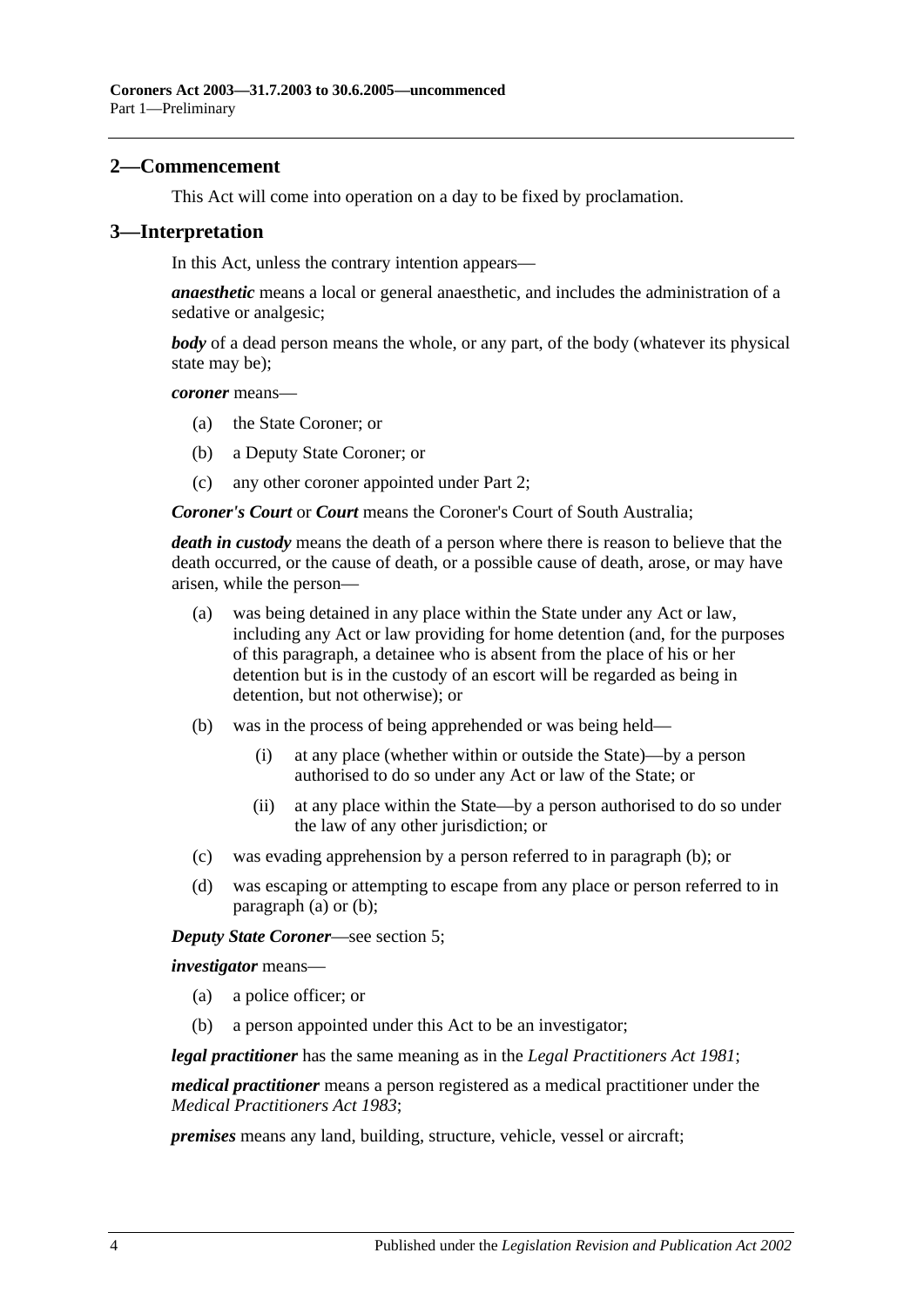*reportable death* means the State death of a person—

- (a) by unexpected, unnatural, unusual, violent or unknown cause; or
- (b) on an aircraft during a flight, or on a vessel during a voyage; or
- (c) in custody; or
- (d) that occurs during or as a result, or within 24 hours, of—
	- (i) the carrying out of a surgical procedure or an invasive medical or diagnostic procedure; or
	- (ii) the administration of an anaesthetic for the purposes of carrying out such a procedure,

not being a procedure specified by the regulations to be a procedure to which this paragraph does not apply;

- (e) that occurs at a place other than a hospital but within 24 hours of—
	- (i) the person having been discharged from a hospital after being an inpatient of the hospital; or
	- (ii) the person having sought emergency treatment at a hospital; or
- (f) where the person was, at the time of death—
	- (i) a protected person under the *[Aged and Infirm Persons' Property](http://www.legislation.sa.gov.au/index.aspx?action=legref&type=act&legtitle=Aged%20and%20Infirm%20Persons%20Property%20Act%201940)  Act [1940](http://www.legislation.sa.gov.au/index.aspx?action=legref&type=act&legtitle=Aged%20and%20Infirm%20Persons%20Property%20Act%201940)* or the *[Guardianship and Administration Act](http://www.legislation.sa.gov.au/index.aspx?action=legref&type=act&legtitle=Guardianship%20and%20Administration%20Act%201993) 1993*; or
	- (ii) in the custody or under the guardianship of the Minister under the *[Children's Protection Act](http://www.legislation.sa.gov.au/index.aspx?action=legref&type=act&legtitle=Childrens%20Protection%20Act%201993) 1993*; or
	- (iii) a patient in an approved treatment centre under the *[Mental Health](http://www.legislation.sa.gov.au/index.aspx?action=legref&type=act&legtitle=Mental%20Health%20Act%201993)  Act [1993](http://www.legislation.sa.gov.au/index.aspx?action=legref&type=act&legtitle=Mental%20Health%20Act%201993)*; or
	- (iv) a resident of a licensed supported residential facility under the *[Supported Residential Facilities Act](http://www.legislation.sa.gov.au/index.aspx?action=legref&type=act&legtitle=Supported%20Residential%20Facilities%20Act%201992) 1992*; or
	- (v) accommodated in a hospital or other treatment facility for the purposes of being treated for drug addiction; or
- (g) that occurs in the course or as a result, or within 24 hours, of the person receiving medical treatment to which consent has been given under Part 5 of the *[Guardianship and Administration Act](http://www.legislation.sa.gov.au/index.aspx?action=legref&type=act&legtitle=Guardianship%20and%20Administration%20Act%201993) 1993*; or
- (h) where no certificate as to the cause of death<sup>1</sup> has been given to the Registrar of Births, Deaths and Marriages; or
- (i) that occurs in circumstances prescribed by the regulations;

*State* includes—

- (a) the sea that is within the adjacent area in respect of the State (as defined for the purposes of the *Coastal Waters (State Powers) Act 1980* (Cth)); and
- (b) the airspace above that sea;

*State Coroner* means the person holding or acting in the office of State Coroner under Part 2: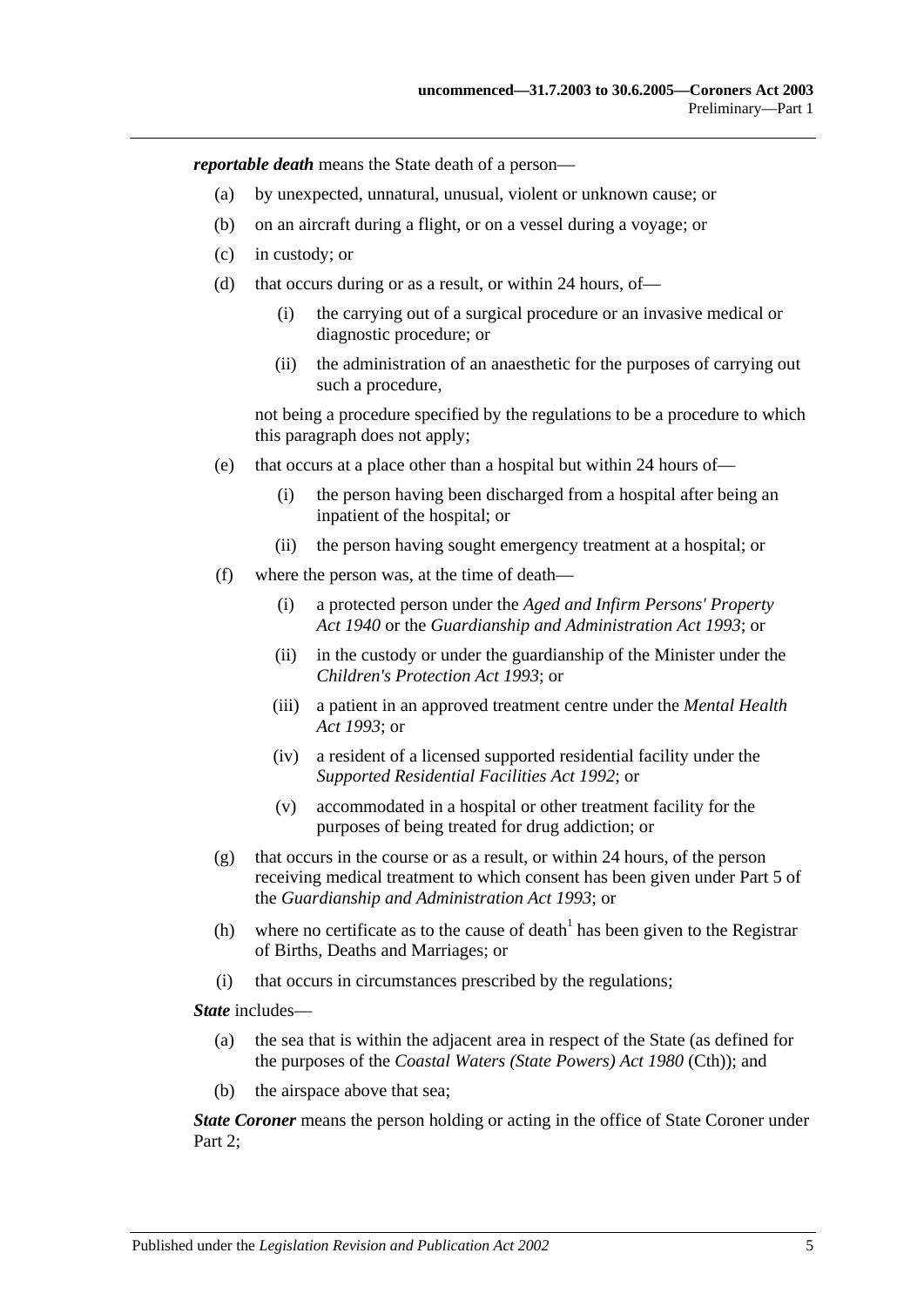*State death* means the death of a person—

- (a) that occurred in the State; or
- (b) where the place of death is unknown but it is reasonably possible that the death occurred in the State; or
- (c) where the body of the person is in the State; or
- (d) a cause of which occurred, or possibly occurred, in the State; or
- (e) where, at the time of death, the person was ordinarily a resident in the State; or
- (f) in the case of a death on an aircraft or vessel—where the flight or voyage was to a place of disembarkation in the State.

**Note—**

1 See section 36(3) of the *[Births, Deaths and Marriages Registration Act](http://www.legislation.sa.gov.au/index.aspx?action=legref&type=act&legtitle=Births%20Deaths%20and%20Marriages%20Registration%20Act%201996) 1996*.

## <span id="page-5-0"></span>**Part 2—Administration**

## <span id="page-5-1"></span>**4—Appointment of State Coroner**

- (1) There will be a State Coroner.
- (2) The State Coroner will be appointed by the Governor.
- (3) A person is not eligible for appointment as the State Coroner unless he or she is a stipendiary magistrate.
- (4) The State Coroner—
	- (a) will be appointed for a term of 7 years, and on conditions, determined by the Governor; and
	- (b) is, on the expiration of a term of office, eligible for reappointment; and
	- (c) will be paid a salary and allowances determined by the Remuneration Tribunal.

#### <span id="page-5-2"></span>**5—Magistrates to be Deputy State Coroners**

Each Magistrate is a Deputy State Coroner for the purposes of this Act.

#### <span id="page-5-3"></span>**6—Appointment of coroners**

- (1) The Governor may appoint a legal practitioner of at least 5 years standing to be a coroner.
- (2) A coroner appointed under this section will be paid the fees (if any) fixed by regulation.

#### <span id="page-5-4"></span>**7—Functions of State Coroner**

- (1) The State Coroner has the following functions:
	- (a) to administer the Coroner's Court;
	- (b) to oversee and co-ordinate coronial services in the State;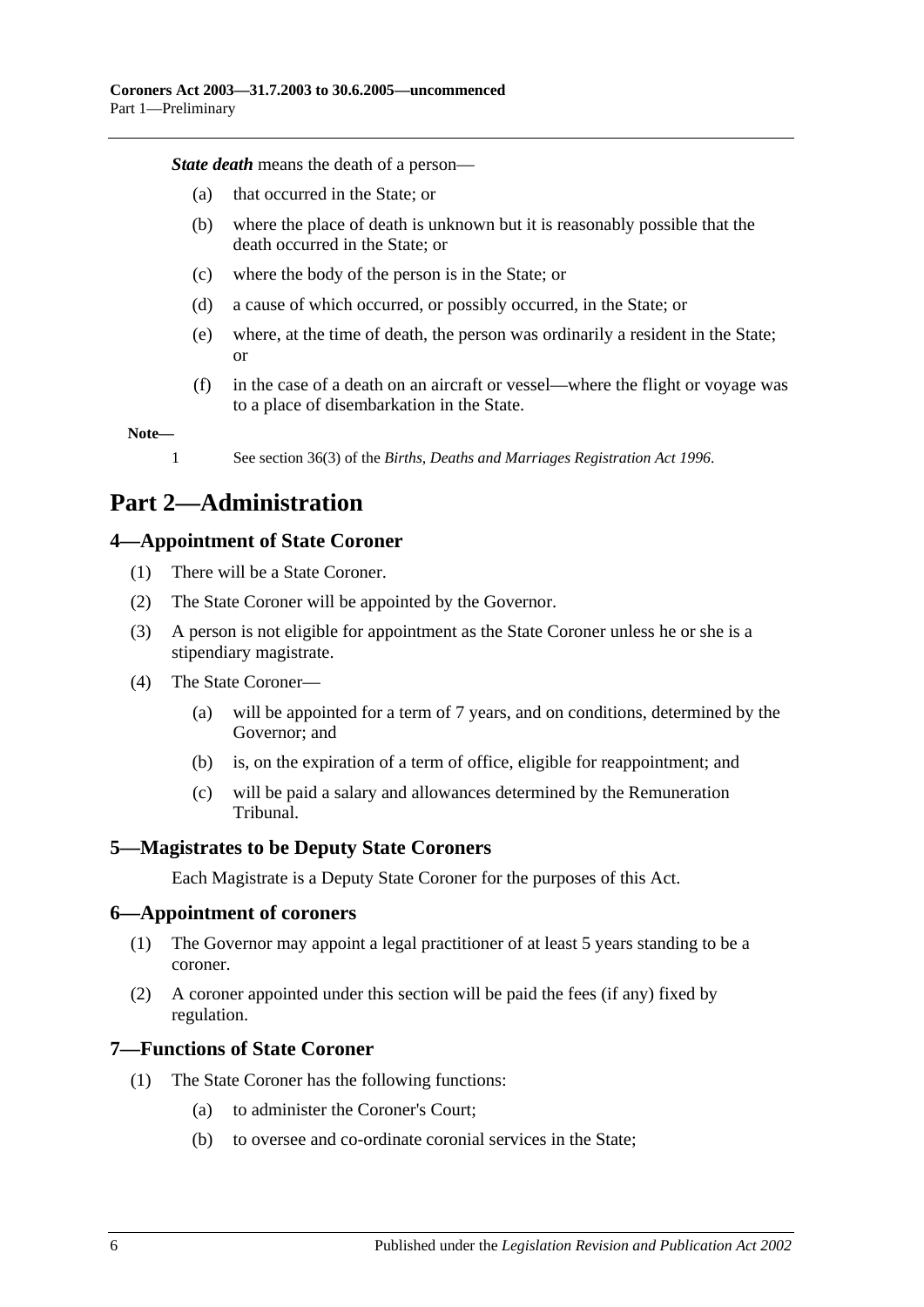- (c) to perform such other functions as are conferred on the State Coroner by or under this Act or any other Act.
- (2) In the absence of the State Coroner from official duties, responsibility for performance of the State Coroner's functions during that absence devolves on a Deputy State Coroner nominated by the Attorney-General.

## <span id="page-6-0"></span>**8—Delegation of State Coroner's administrative functions and powers**

- (1) The State Coroner may delegate any of the State Coroner's administrative functions or powers (other than this power of delegation) under this Act or any other Act to—
	- (a) another coroner; or
	- (b) the principal administrative officer of the Coroner's Court; or
	- (c) any other suitable person.
- (2) A delegation under this section—
	- (a) must be in writing; and
	- (b) may be conditional or unconditional; and
	- (c) is revocable at will; and
	- (d) does not derogate from the power of the State Coroner to act in any matter.

#### <span id="page-6-1"></span>**9—Appointment of investigators**

- (1) The Attorney-General may, by notice in the Gazette, appoint a person to be an investigator for the purposes of this Act.
- (2) The Attorney-General must provide each investigator appointed under this section with a certificate of identification in a form approved by the Attorney-General.
- (3) On ceasing to be an investigator, the former investigator must surrender the certificate to the Attorney-General.

Maximum penalty: \$2 500.

(4) An investigator must produce the certificate (or, in the case of a police officer not in uniform, his or her warrant card) at the request of any person in relation to whom the investigator is exercising powers under this Act.

## <span id="page-6-3"></span><span id="page-6-2"></span>**Part 3—Coroner's Court**

## **Division 1—Coroner's Court and its staff**

#### <span id="page-6-4"></span>**10—Establishment of Court**

The Coroner's Court of South Australia is established.

#### <span id="page-6-5"></span>**11—Court of record**

The Coroner's Court is a court of record.

#### <span id="page-6-6"></span>**12—Seal**

(1) The Coroner's Court will have such seals as are necessary for the transaction of its business.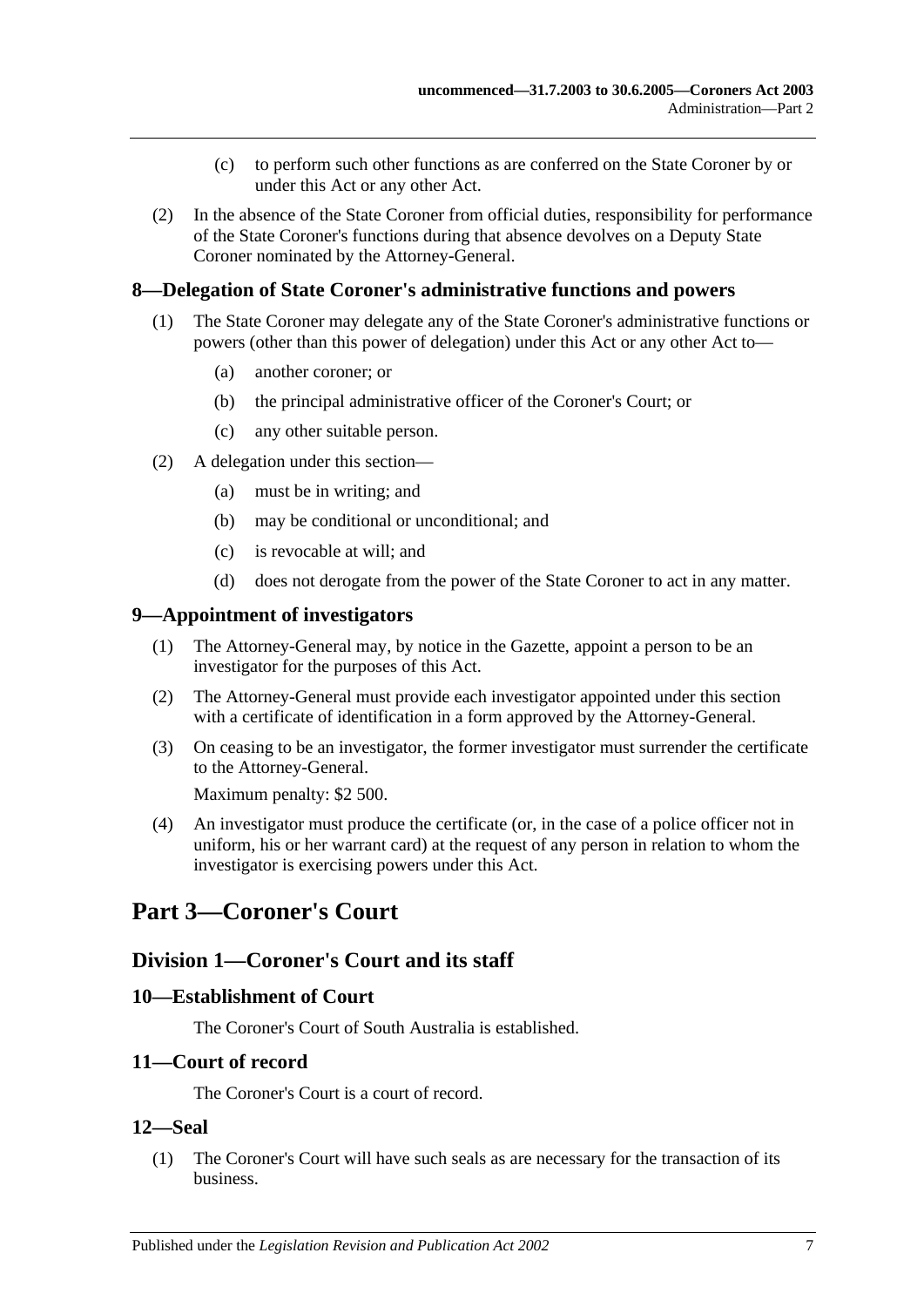(2) A document apparently sealed with a seal of the Court will, in the absence of evidence to the contrary, be taken to have been duly issued under the authority of the Court.

## <span id="page-7-0"></span>**13—Jurisdiction of Court**

The jurisdiction of the Coroner's Court is to hold inquests in order to ascertain the cause or circumstances of the events prescribed by or under this Act or any other Act.

## <span id="page-7-1"></span>**14—Constitution of Court**

- (1) The Coroner's Court is to be constituted of a coroner.
- (2) The Court may, at any one time, be separately constituted of a coroner for the holding of a number of separate inquests.
- (3) If the coroner constituting the Court for the purposes of any proceedings dies or is for any other reason unable to continue with the proceedings, the Court constituted of another coroner may complete the proceedings.

## <span id="page-7-2"></span>**15—Administrative and ancillary staff**

- (1) The administrative and ancillary staff of the Coroner's Court consists of—
	- (a) any legal practitioner appointed to assist the Court as counsel; and
	- (b) any other persons appointed to the non-judicial staff of the Court.
- (2) The administrative and ancillary staff of the Court will be appointed under the *[Courts](http://www.legislation.sa.gov.au/index.aspx?action=legref&type=act&legtitle=Courts%20Administration%20Act%201993)  [Administration Act](http://www.legislation.sa.gov.au/index.aspx?action=legref&type=act&legtitle=Courts%20Administration%20Act%201993) 1993*.

## <span id="page-7-3"></span>**16—Responsibilities of staff**

A member of the administrative and ancillary staff of the Coroner's Court is responsible to the State Coroner (through any properly constituted administrative superior) for the proper and efficient discharge of his or her duties.

## <span id="page-7-4"></span>**Division 2—Practice and procedure of Coroner's Court**

## <span id="page-7-5"></span>**17—Time and place of sittings**

- (1) The Coroner's Court may sit at any time (including a Sunday).
- (2) The Court may sit at any place (either within or outside the State).
- (3) The Court will sit at such times and places as the State Coroner may direct.

#### <span id="page-7-6"></span>**18—Adjournment from time to time and place to place**

The Coroner's Court may—

- (a) adjourn proceedings from time to time and from place to place; or
- (b) adjourn proceedings to a time and place to be fixed; or
- (c) order the transfer of proceedings from place to place.

#### <span id="page-7-7"></span>**19—Inquests to be open**

(1) Subject to Part 8 of the *[Evidence Act](http://www.legislation.sa.gov.au/index.aspx?action=legref&type=act&legtitle=Evidence%20Act%201929) 1929* or to any other Act, inquests held by the Coroner's Court must be open to the public.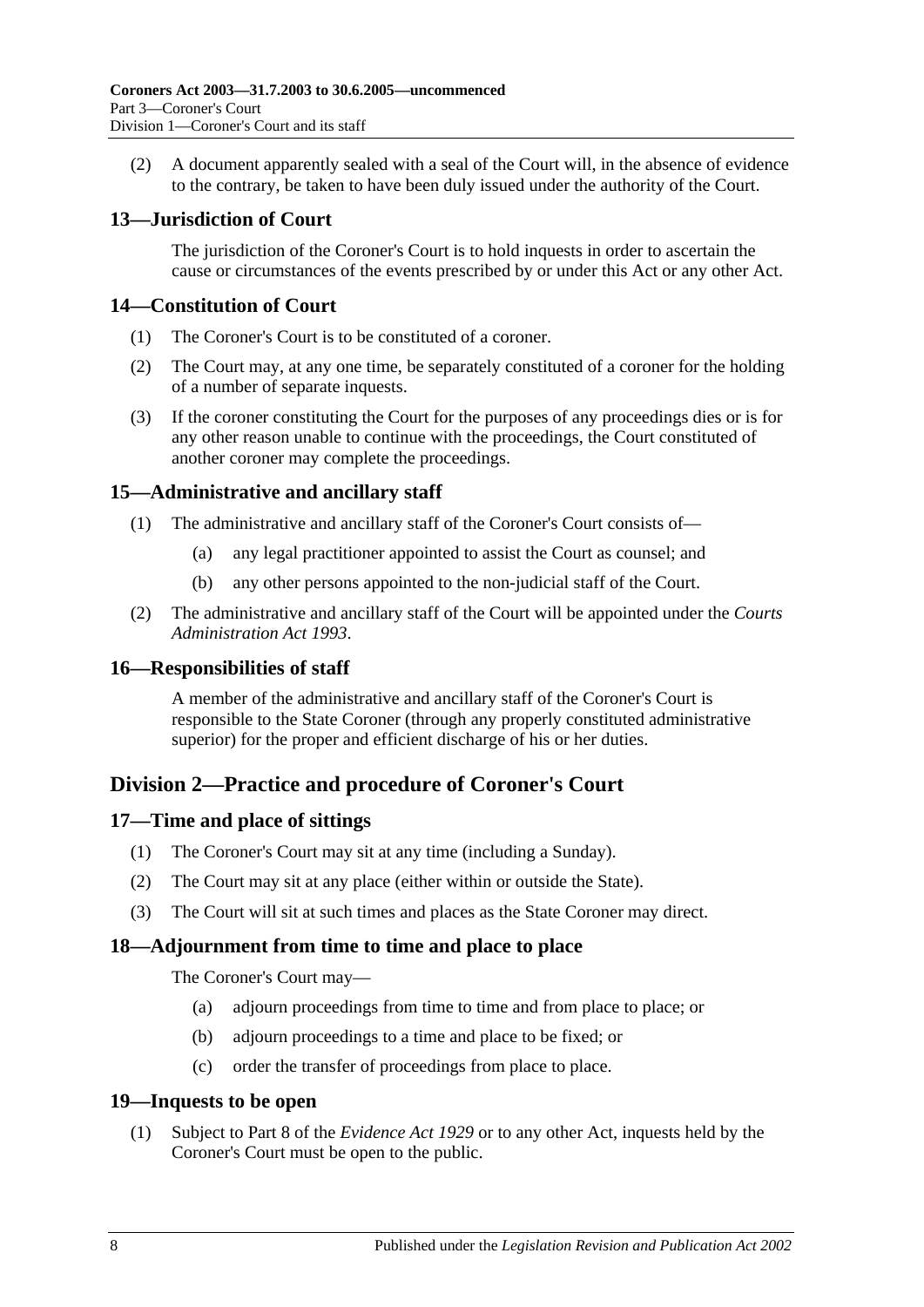(2) However, the Court may also exercise the powers conferred on the Court under that Part relating to clearing courts and suppressing publication of evidence if the Court considers it desirable to do so in the interests of national security and, for that purpose, that Part will apply accordingly.

## <span id="page-8-3"></span><span id="page-8-0"></span>**20—Right of appearance and taking evidence**

- (1) The following persons are entitled to appear personally or by counsel in proceedings before the Coroner's Court:
	- (a) the Attorney-General;
	- (b) any person who, in the opinion of the Court, has a sufficient interest in the subject or result of the proceedings.
- (2) A person appearing before the Court under [subsection](#page-8-3) (1) may examine and cross-examine any witness testifying in the proceedings.
- (3) The Court may accept evidence in the proceedings from a witness by affidavit or by written statement verified by declaration in the form prescribed by the rules.
- (4) However, if the witness is a child under the age of 12 years or a person who is illiterate or has an intellectual disability, the witness's statement may be in the form of a written statement taken down by a coroner or an investigator at an interview with the witness and verified by the coroner or investigator, by declaration in the form prescribed by the rules, as an accurate record of the witness's oral statement.
- (5) The Court may require a person who has given evidence by affidavit or written statement to attend before the Court for the purposes of examination and cross-examination.
- $(6)$  If—
	- (a) a written statement made by a person under this section is false or misleading in a material particular; and
	- (b) the person knew that the statement was false or misleading,

the person is guilty of an offence.

Maximum penalty: Imprisonment for 2 years.

## <span id="page-8-1"></span>**Part 4—Inquests**

## <span id="page-8-2"></span>**21—Holding of inquests by Court**

- (1) The Coroner's Court must hold an inquest to ascertain the cause or circumstances of the following events:
	- (a) a death in custody;
	- (b) if the State Coroner considers it necessary or desirable to do so, or the Attorney-General so directs—
		- (i) any other reportable death; or
		- (ii) the disappearance from any place of a person ordinarily resident in the State; or
		- (iii) the disappearance from, or within, the State of any person; or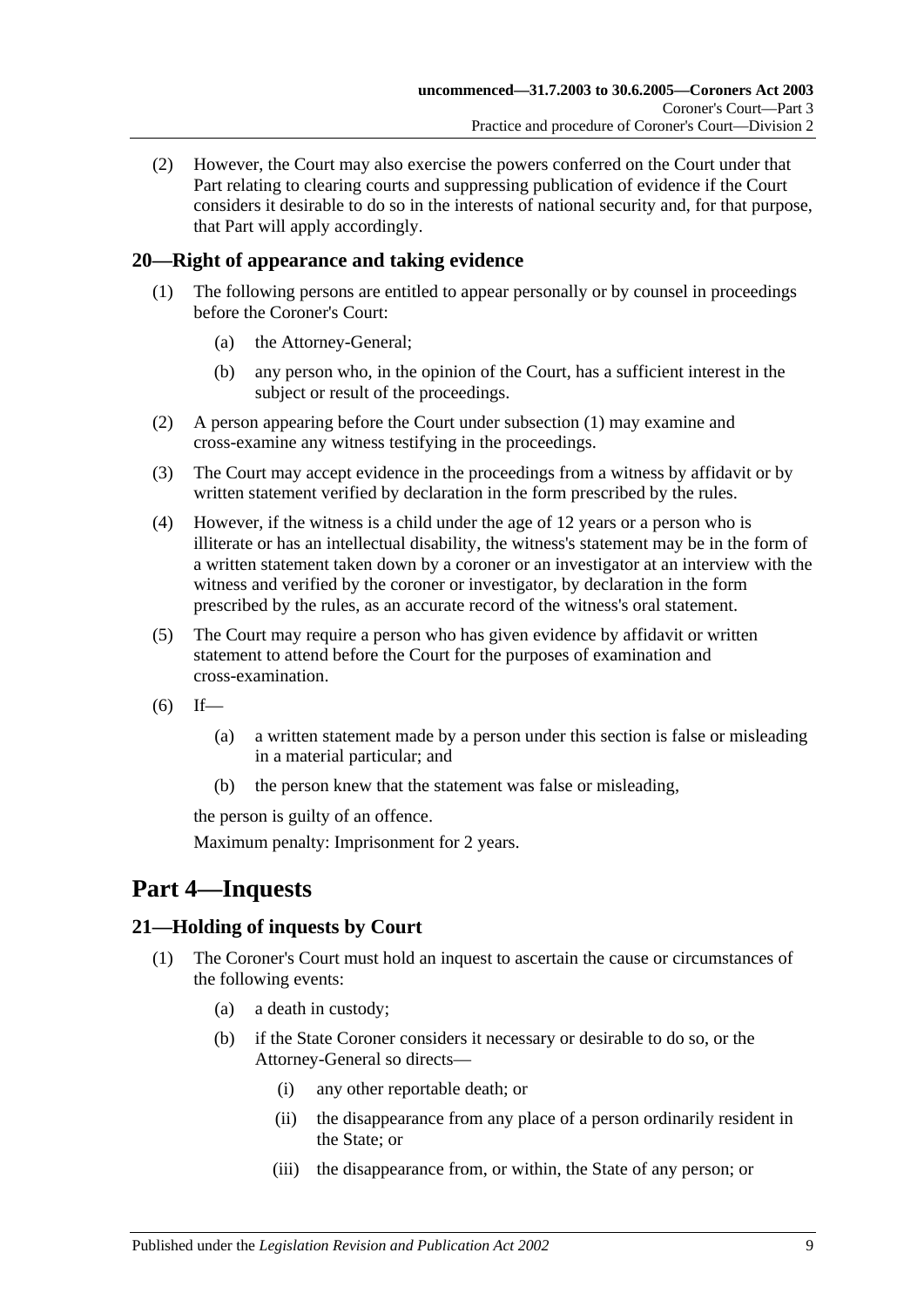- (iv) a fire or accident that causes injury to person or property;
- (c) any other event if so required under some other Act.
- (2) However, if a person has been charged in criminal proceedings with causing the event that is, or is to be, the subject of an inquest, the Court may not commence or proceed further with the inquest until the criminal proceedings have been disposed of, withdrawn or permanently stayed.
- (3) An inquest may be held to ascertain the cause or circumstances of more than one event.

## <span id="page-9-0"></span>**22—Power of inquiry**

- (1) The following powers may be exercised—
	- (a) by the State Coroner for the purposes of determining whether or not it is necessary or desirable to hold an inquest; or
	- (b) by the Coroner's Court for the purposes of an inquest,

<span id="page-9-1"></span>namely, powers:

- (c) to enter at any time and by force (if necessary) any premises in which the State Coroner or Court reasonably believes there is the body of a dead person and view the body;
- (d) to enter at any time and by force (if necessary) any premises and inspect and remove anything in or on the premises;
- <span id="page-9-2"></span>(e) to take photographs, films and audio, video or other recordings;
- (f) to examine, copy or take extracts from any records or documents;
- (g) to issue a warrant for the removal of the body of a dead person to a specified place;
- (h) to issue a warrant for the exhumation of the body, or retrieval of the ashes, of a dead person (an *exhumation warrant*);
- (i) to direct a medical practitioner who is a pathologist, or some other person or body considered by the State Coroner or the Court to be suitably qualified, to perform or to cause to be performed, as the case may require—
	- (i) a post-mortem examination of the body of a dead person; and
	- (ii) any other examinations or tests consequent on the post-mortem examination.
- (2) An exhumation warrant of the State Coroner may only be issued with the approval of the Attorney-General.
- (3) An investigator may exercise the powers under [subsection](#page-9-1) (1)(c) to [\(f\)](#page-9-2) if directed to do so by the State Coroner or the Coroner's Court for the purposes referred to in that subsection and, in doing so, must comply with any directions given by the State Coroner or the Court for the purpose.
- (4) A person exercising a power or executing a warrant under this section may be accompanied by such assistants as the person thinks fit.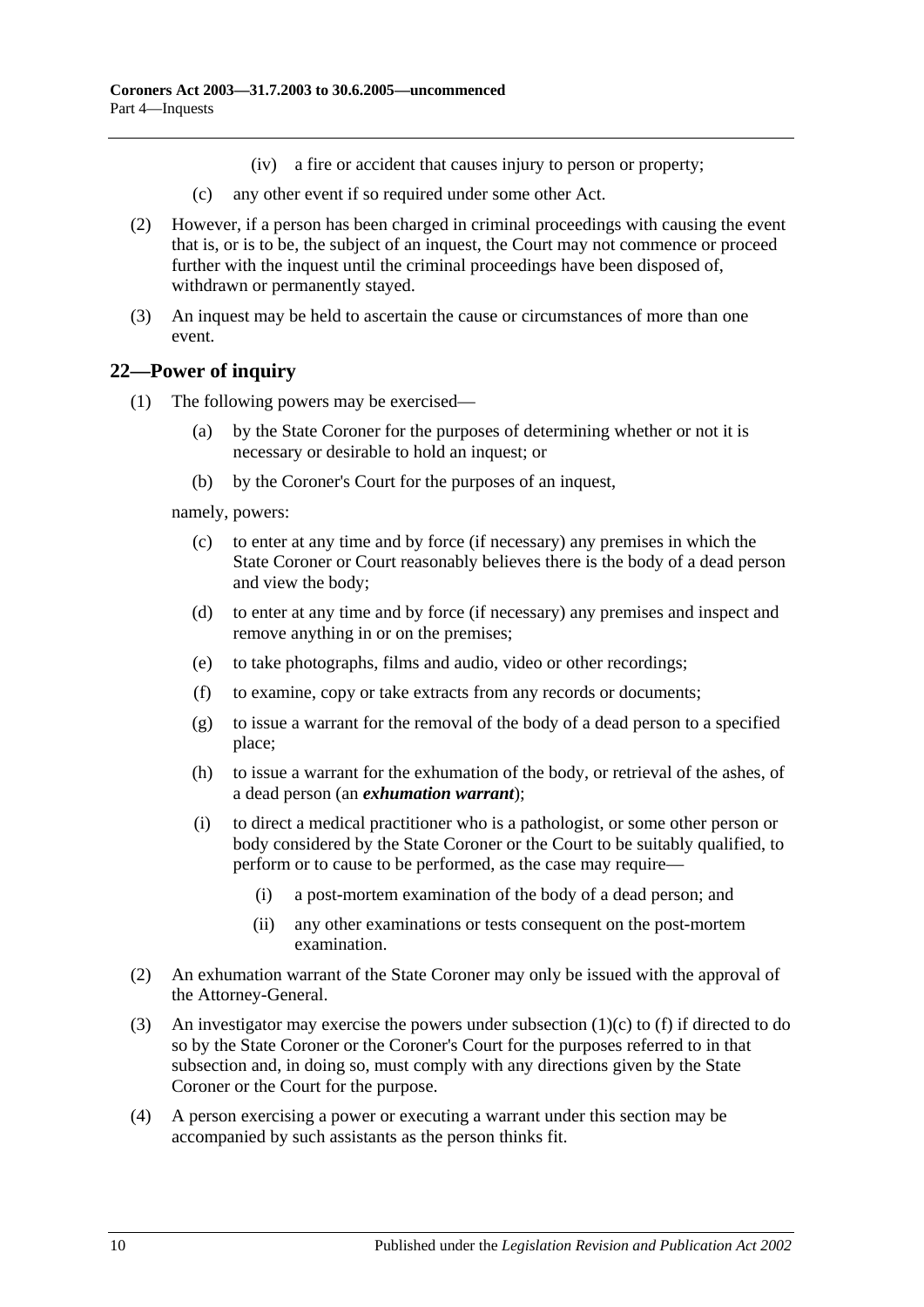#### (5) If a person—

- (a) hinders or obstructs a person exercising a power or executing a warrant under this section or any assistant accompanying such a person; or
- (b) fails to comply with a direction given by such a person under this section,

he or she is—

- (c) in the case of hindering or obstructing, or failing to comply with a direction of, the Court—guilty of a contempt of the Court;
- (d) in any other case—guilty of an offence and liable to a penalty not exceeding \$10 000.

#### <span id="page-10-0"></span>**23—Proceedings on inquests**

- (1) The Coroner's Court may, for the purposes of an inquest—
	- (a) by summons, require the appearance before the inquest of any person; or
	- (b) by summons, require the production of any relevant records or documents and, in the case of a record or document that is not in the English language, require the production of a written statement in the English language of the contents of the record or document; or
	- (c) inspect any records or documents produced before it, and retain them for such reasonable period as it thinks fit, and make copies of the records or documents or their contents; or
	- (d) require any person to make an oath or affirmation to answer truthfully questions put by the Court or by any person appearing before the Court; or
	- (e) require any person appearing before the Court (whether summoned to appear or not) to answer any questions put by the Court or by any person appearing before the Court.
- $(2)$  If—
	- (a) a person fails without reasonable excuse to comply with a summons to appear before the Court; or
	- (b) there are grounds for believing that, if such a summons were issued, a person would not comply with it,

the Court may issue a warrant to have the person arrested and brought before the Court.

- (3) If a person who is in custody has been summoned under this section to appear before the Court, the manager of the place in which the person is being detained must cause the person to be brought to the Court as required by the summons.
- (4) A person who—
	- (a) fails, without reasonable excuse, to comply with a summons issued to appear, or to produce records or documents, before the Court; or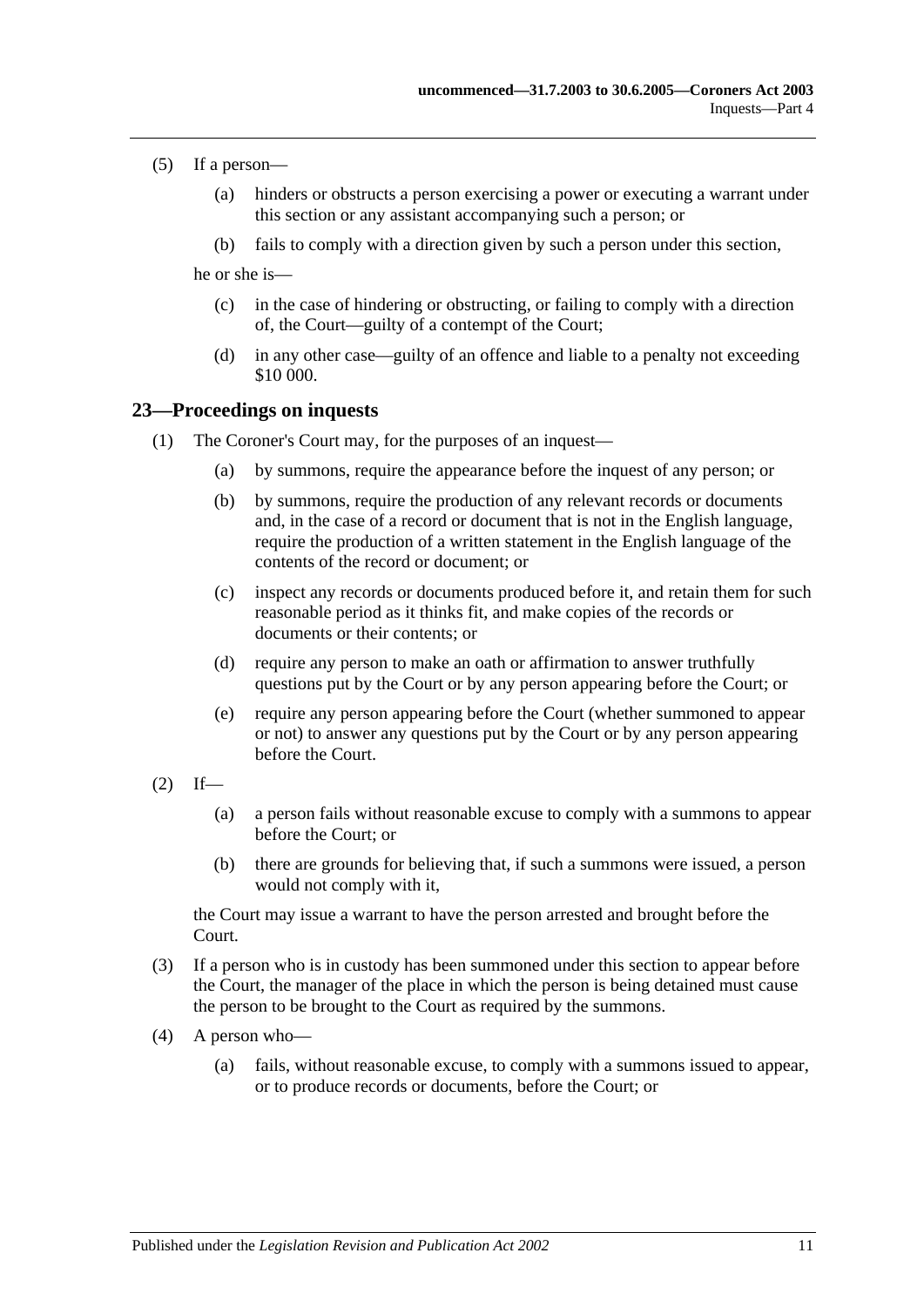- (b) having been served with a summons to produce a written statement of the contents of a record or document in the English language fails, without reasonable excuse, to comply with the summons or produces a statement that he or she knows, or ought to know, is false or misleading in a material particular; or
- (c) refuses to be sworn or to affirm, or refuses or fails to answer truthfully a relevant question when required to do so by the Court; or
- (d) refuses to obey a lawful direction of the Court; or
- (e) misbehaves before the Court, wilfully insults the Court or interrupts the proceedings of the Court,

commits a contempt of the Court.

- (5) However, a person is not required to answer a question, or to produce a record or document, under this section if—
	- (a) the answer to the question, or the contents of the record or document, would tend to incriminate the person of an offence; or
	- (b) answering the question, or producing the record or document, would result in a breach of legal professional privilege.
- (6) This section does not derogate from section 64D of the *[South Australian Health](http://www.legislation.sa.gov.au/index.aspx?action=legref&type=act&legtitle=South%20Australian%20Health%20Commission%20Act%201976)  [Commission Act](http://www.legislation.sa.gov.au/index.aspx?action=legref&type=act&legtitle=South%20Australian%20Health%20Commission%20Act%201976) 1976*.

## <span id="page-11-0"></span>**24—Principles governing inquests**

In holding an inquest, the Coroner's Court—

- (a) is not bound by the rules of evidence and may inform itself on any matter as it thinks fit; and
- (b) must act according to equity, good conscience and the substantial merits of the case, without regard to technicalities and legal forms.

## <span id="page-11-1"></span>**25—Findings on inquests**

- (1) The Coroner's Court must, as soon as practicable after the completion of an inquest, give its findings in writing setting out as far as has been ascertained the cause and circumstances of the event that was the subject of the inquest.
- (2) The Court may add to its findings any recommendation that might, in the opinion of the Court, prevent, or reduce the likelihood of, a recurrence of an event similar to the event that was the subject of the inquest.
- (3) However, the Court must not make any finding, or suggestion, of criminal or civil liability.
- <span id="page-11-2"></span>(4) The Court must, as soon as practicable after the completion of the inquest, forward a copy of its findings and any recommendations—
	- (a) to the Attorney-General; and
	- (b) in the case of an inquest into a death in custody—
		- (i) if the Court has added to its findings a recommendation directed to a Minister or other agency or instrumentality of the Crown—to each such Minister, agency or instrumentality of the Crown; and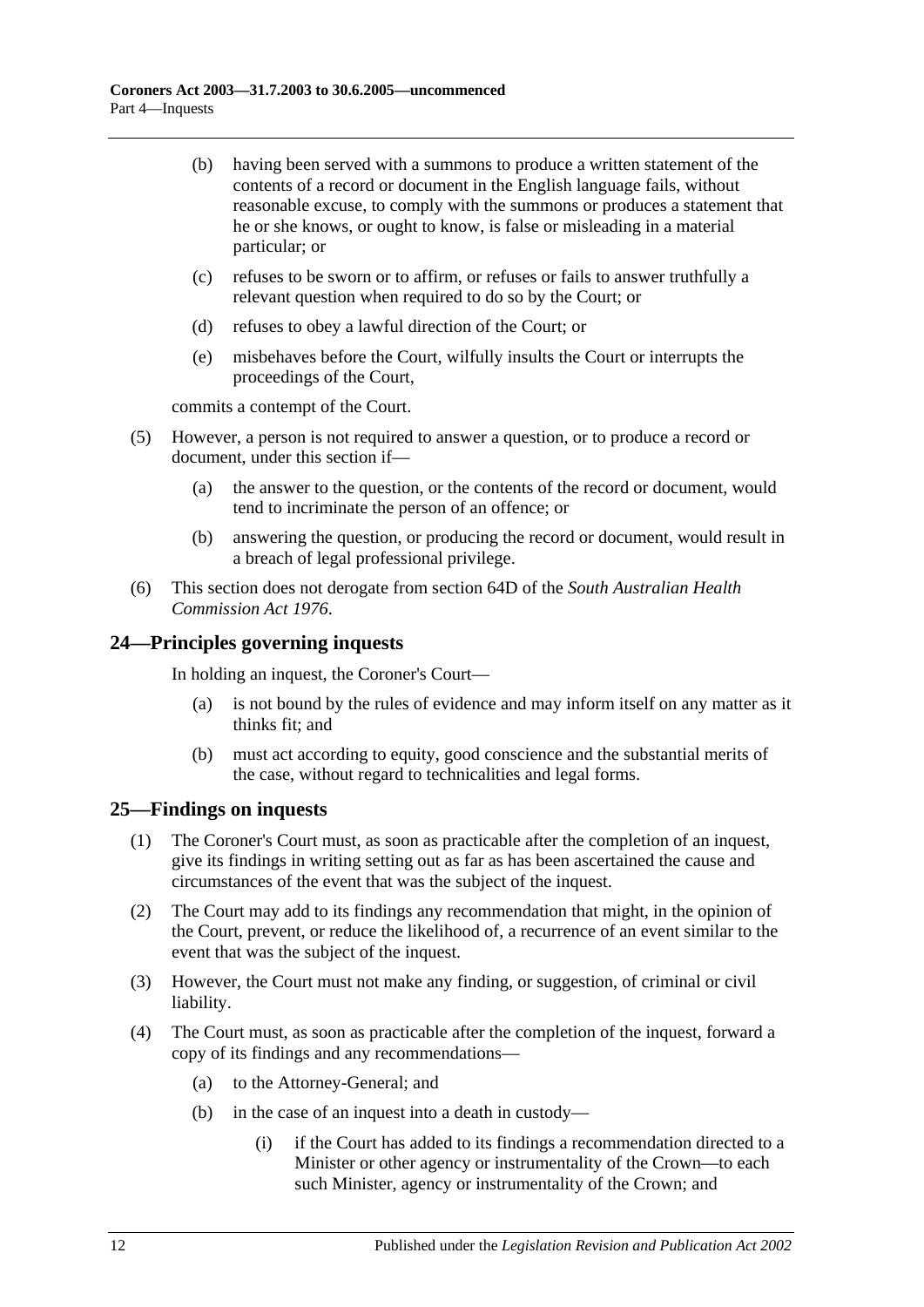- (ii) to each person who appeared personally or by counsel at the inquest; and
- (iii) to any other person who, in the opinion of the Court, has a sufficient interest in the matter.
- (5) The Minister or the Minister responsible for the agency or other instrumentality of the Crown must, within 8 sitting days of the expiration of 6 months after receiving a copy of the findings and recommendations under [subsection](#page-11-2)  $(4)(b)(i)$ —
	- (a) cause a report to be laid before each House of Parliament giving details of any action taken or proposed to be taken in consequence of those recommendations; and
	- (b) forward a copy of the report to the State Coroner.

#### <span id="page-12-0"></span>**26—Re-opening of inquests**

- (1) The Coroner's Court may re-open an inquest at any time and must do so if the Attorney-General so directs the State Coroner.
- (2) If an inquest is re-opened, the Court may do one or more of the following:
	- (a) confirm any previous finding;
	- (b) set aside any previous finding;
	- (c) substitute a finding that appears justified by the evidence.

#### <span id="page-12-2"></span><span id="page-12-1"></span>**27—Appeals from findings made on inquests**

- (1) The Attorney-General or a person who has a sufficient interest in a finding made on an inquest may, subject to this section and in accordance with the rules of the appellate court, appeal to the Supreme Court against the finding.
- (2) The appeal lies to the Supreme Court constituted of a single Judge (but the Judge may, if the Judge thinks fit, refer the appeal for hearing and determination by the Full Court).
- (3) An application under [subsection](#page-12-2) (1) must be made within one month after the findings on the inquest are given by the Coroner's Court.
- (4) However, the Supreme Court may, in its discretion, extend the time fixed for making an application, even if the time for making the application has ended.
- (5) On an appeal, the appellate court may, if the interests of justice so require, re-hear witnesses or receive fresh evidence.
- (6) On the hearing of the appeal, the appellate court may exercise any one or more of the following powers:
	- (a) it may confirm or set aside the finding subject to the appeal;
	- (b) it may substitute a finding that appears justified by the evidence;
	- (c) it may order that the inquest be re-opened, or that a fresh inquest be held;
	- (d) it may make any other order (including an order for costs) that may be necessary or desirable in the circumstances.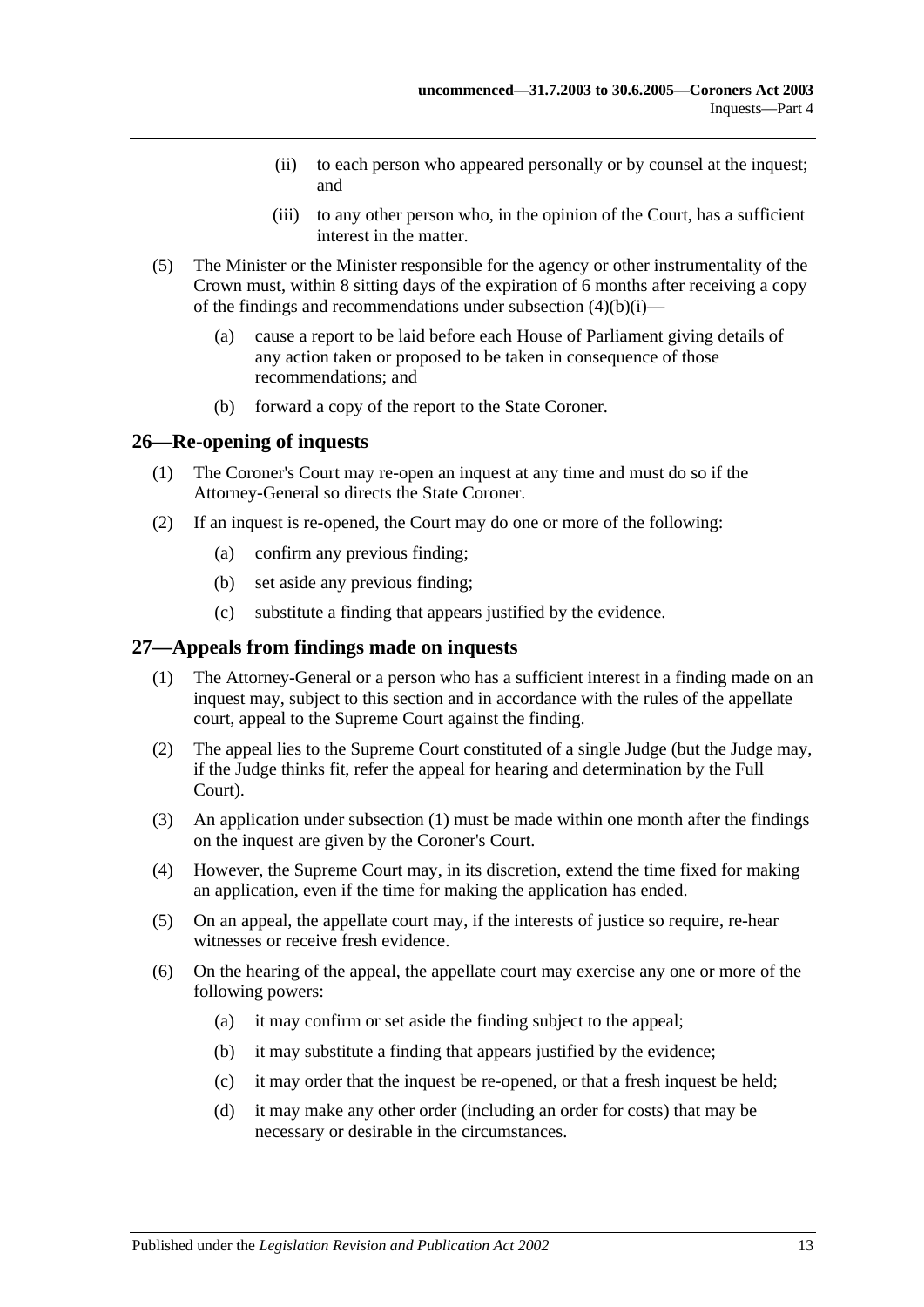- (7) For the purposes of this section, a person has a sufficient interest in a finding made on an inquest if—
	- (a) the finding affects or may affect that person's pecuniary interests; or
	- (b) the finding reflects adversely on that person's competence in his or her trade, profession or occupation; or
	- (c) the person has, in the opinion of the Supreme Court, some other interest sufficient to ground an application under this section.

## <span id="page-13-0"></span>**Part 5—Reporting of deaths**

## <span id="page-13-1"></span>**28—Reporting of deaths**

(1) A person must, immediately after becoming aware of a death that is or may be a reportable death, notify the State Coroner or (except in the case of a death in custody) a police officer of the death, unless the person believes on reasonable grounds that the death has already been reported, or that the State Coroner is otherwise aware of the death.

Maximum penalty: \$10 000 or imprisonment for 2 years.

- (2) The person notifying the State Coroner or police officer must—
	- (a) give the State Coroner or police officer any information that the person has in relation to the death; and
	- (b) if the person is a medical practitioner who was responsible for the medical care of the dead person prior to death or who examined the body of the person after death—give his or her opinion as to the cause of death.

Maximum penalty: \$5 000.

(3) A police officer must, on being notified of a death under this section, immediately notify the State Coroner of the death and of any information that the police officer has, or has been given, in relation to the matter.

## <span id="page-13-2"></span>**29—Finding to be made as to cause of notified reportable death**

If the State Coroner is notified under this Act of a reportable death, a finding as to the cause of the death must be made—

- (a) if an inquest is held into the death—by the Coroner's Court;
- (b) in any other case—by the State Coroner.

## <span id="page-13-3"></span>**Part 6—Miscellaneous**

#### <span id="page-13-4"></span>**30—Order for removal of body for interstate inquest**

The State Coroner may, if he or she has reasonable grounds to believe that an inquest will be held in another State or a Territory of the Commonwealth into the death outside the State of a person whose body is within the State, issue a warrant for the removal of the body to that other State or Territory.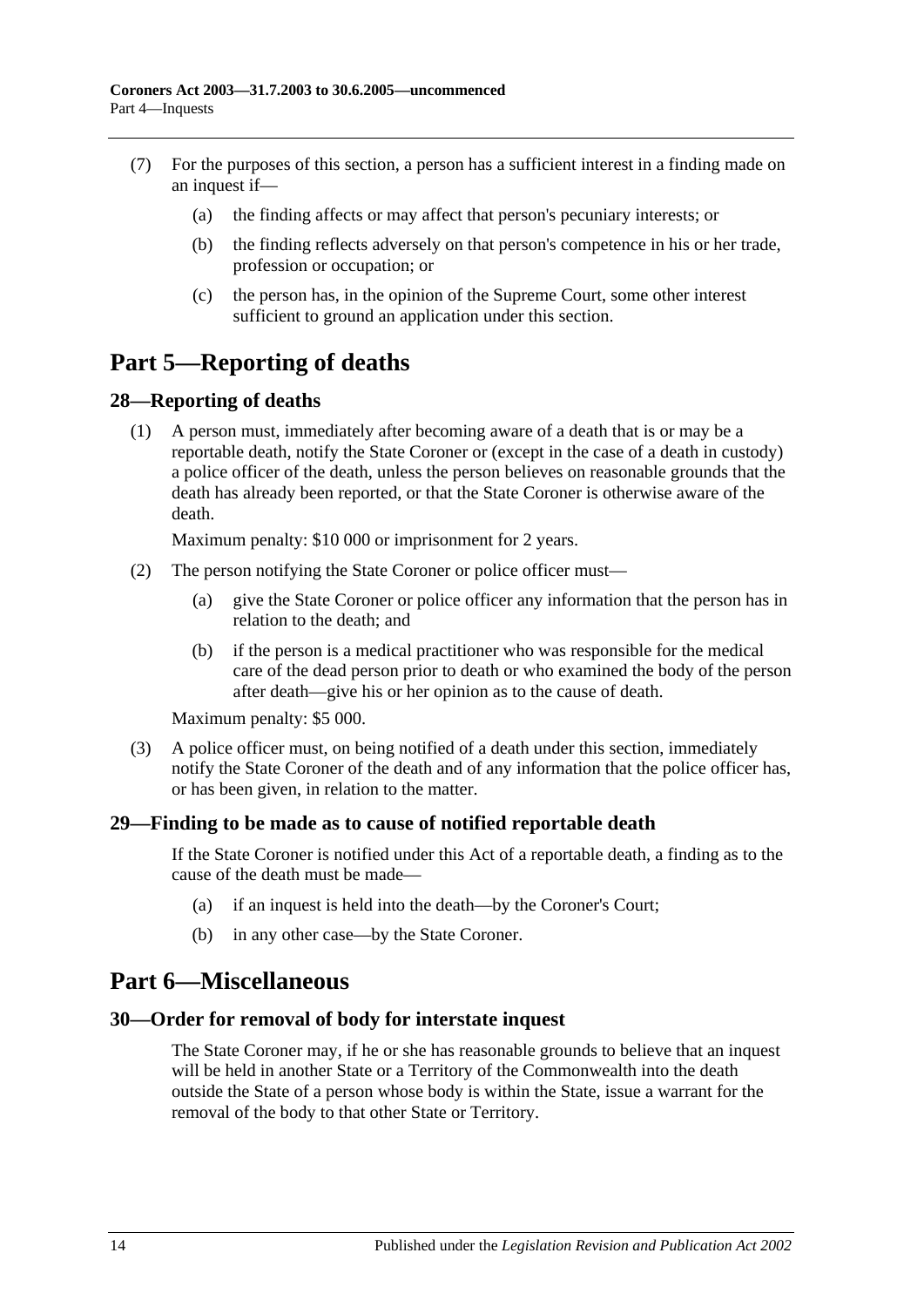#### <span id="page-14-0"></span>**31—State Coroner or Court may provide assistance to coroners elsewhere**

The State Coroner or the Coroner's Court may exercise any powers under this Act for the purpose of assisting a coroner of another State or a Territory of the Commonwealth to conduct an investigation, inquiry or inquest under the law of that State or Territory into any event, whether or not there is otherwise jurisdiction under this Act to hold an inquest into that event.

#### <span id="page-14-1"></span>**32—Authorisation for disposal of human remains**

- (1) If a reportable death occurs and the body of the dead person is within the State, the body is under the exclusive control of the State Coroner until the State Coroner-
	- (a) considers that the body is not further required for the purposes of an inquest into the death of the person; and
	- (b) issues an authorisation for the disposal of human remains in respect of the body.
- (2) If the State Coroner becomes aware of a dispute as to who may be entitled at law to possession of the body of a dead person for the purposes of its disposal, the State Coroner may refrain from issuing an authorisation for the disposal of human remains in respect of the body until the dispute is resolved.

#### <span id="page-14-2"></span>**33—Immunities**

- (1) A coroner or other person exercising the jurisdiction of the Coroner's Court has the same privileges and immunities from civil liability as a Judge of the Supreme Court.
- <span id="page-14-4"></span>(2) A coroner, any member of the administrative and ancillary staff of the Coroner's Court, an investigator or a person assisting an investigator incurs no civil or criminal liability for an honest act or omission in carrying out or exercising, or purportedly carrying out or exercising, official functions or powers.
- (3) A civil liability that would, but for [subsection](#page-14-4) (2), attach to a person referred to in that subsection, attaches instead to the Crown.

## <span id="page-14-3"></span>**34—Confidentiality**

A person must not divulge information about a person obtained (whether by the person divulging the information or by some other person) in the course of the administration of this Act, except—

- (a) where the information is publicly known; or
- (b) as required or authorised by this Act or any other Act or law; or
- (c) as reasonably required in connection with the administration of this Act or any other Act; or
- (d) for the purposes of legal proceedings arising out of the administration of this Act; or
- (e) to a government agency or instrumentality of this State, the Commonwealth or another State or a Territory of the Commonwealth for the purposes of the proper performance of its functions; or
- (f) with the consent of the person to whom the information relates.

Maximum penalty: \$10 000.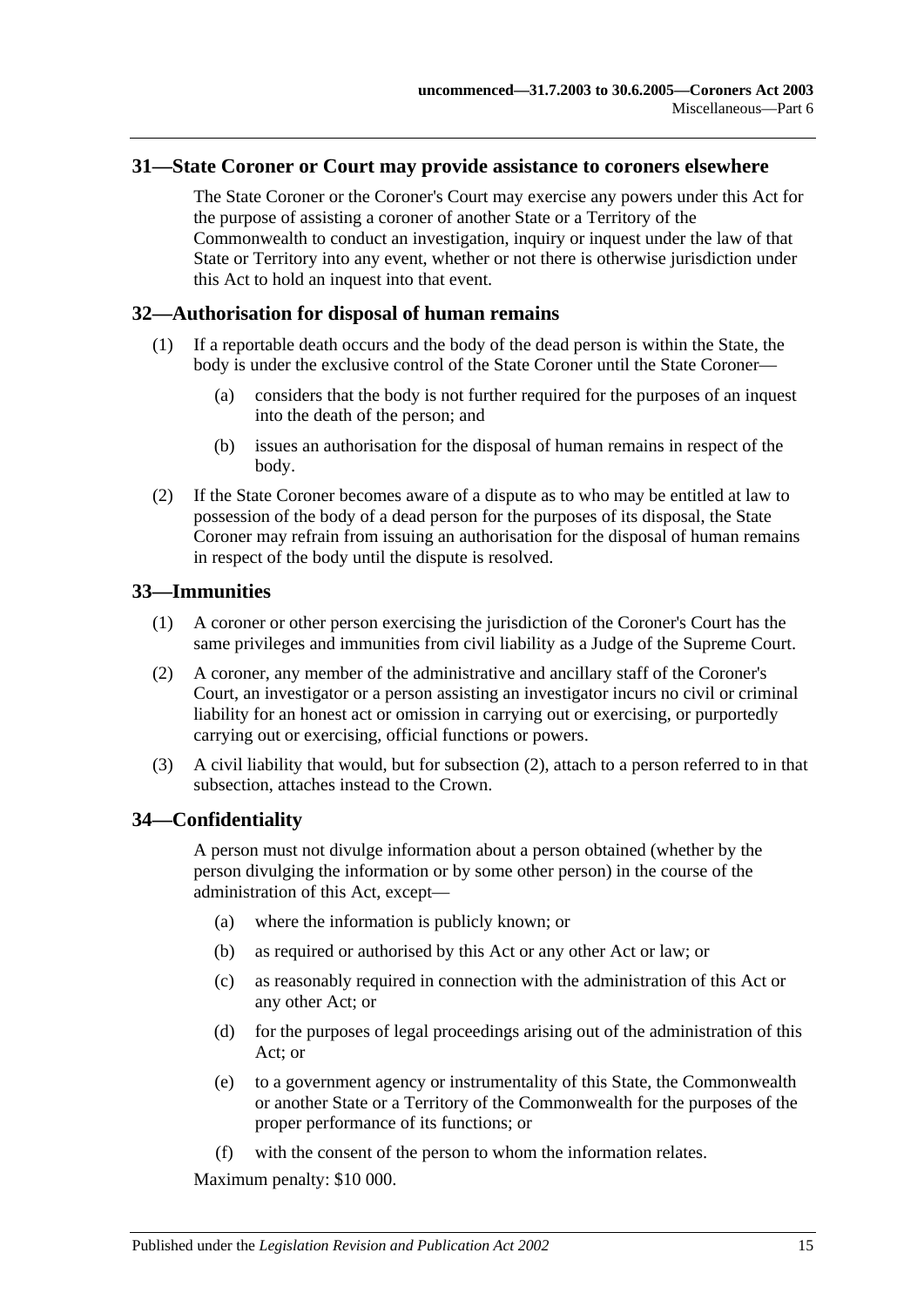#### <span id="page-15-3"></span><span id="page-15-0"></span>**35—Coroners may not be called as witnesses**

- (1) Despite any other provision of this Act, a coroner cannot be called to give evidence before a court or tribunal about anything coming to his or her knowledge in the course of the administration of this Act.
- (2) [Subsection](#page-15-3) (1) does not apply in relation to proceedings against a coroner for an offence.

#### <span id="page-15-1"></span>**36—Punishment of contempts**

The Coroner's Court may punish a contempt as follows:

- (a) it may impose a fine not exceeding \$10 000;
- (b) it may commit to prison for a specified term, not exceeding 2 years, or until the contempt is purged.

#### <span id="page-15-2"></span>**37—Accessibility of evidence etc**

- (1) Subject to this section, the State Coroner must, on application by a member of the public, allow the applicant to inspect or obtain a copy of any of the following:
	- (a) any process relating to proceedings and forming part of the records of the Coroner's Court;
	- (b) a transcript of evidence taken by the Court in any proceedings;
	- (c) any documentary material admitted into evidence in any proceedings;
	- (d) a transcript of the written findings and any recommendations of the Court;
	- (e) an order made by the Court.
- <span id="page-15-4"></span>(2) A member of the public may inspect or obtain a copy of the following material only with the permission of the State Coroner:
	- (a) material that was not taken or received in open court;
	- (b) material that the Coroner's Court has suppressed from publication;
	- (c) a photograph, slide, film, video tape, audio tape or other form of recording from which a visual image or sound can be produced;
	- (d) material of a class prescribed by the regulations.
- (3) The State Coroner may permit inspection or copying of material referred to in [subsection](#page-15-4) (2) subject to any condition the State Coroner considers appropriate, including a condition limiting the publication or use of the material.
- (4) A decision by the State Coroner on an application under this section is final and not subject to any form of review.
- (5) The State Coroner may charge a fee, fixed by regulation, for inspection or copying of material under this section.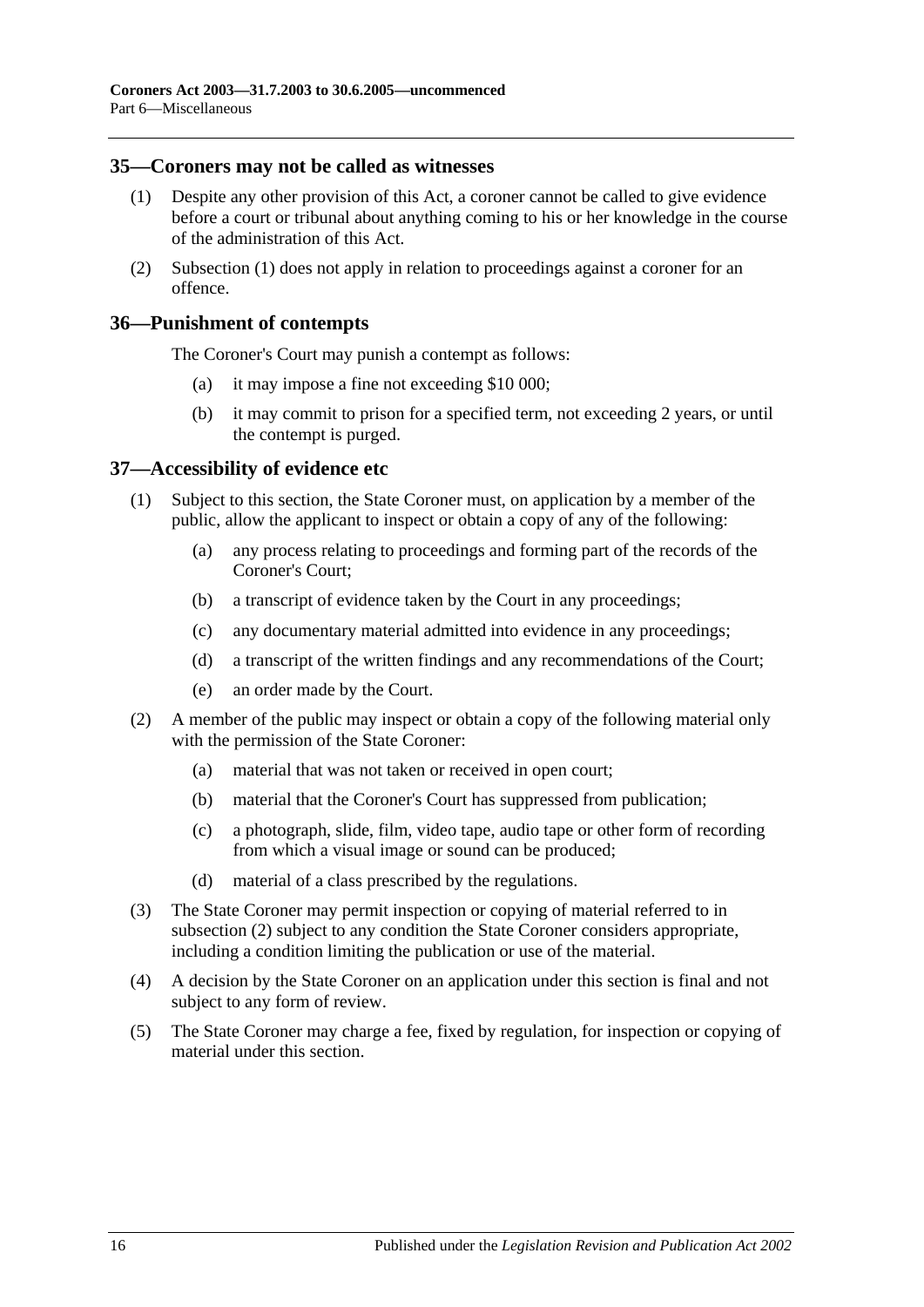## <span id="page-16-0"></span>**38—Provision of information derived from Court records etc**

- (1) The State Coroner may, for purposes related to research, education or public policy development, or for any other sociological purpose, provide a person or body with information derived from the records of the Coroner's Court or from any other material to which the State Coroner may give members of the public access pursuant to this Act.
- (2) The provision of information under this section may be subject to such conditions as the State Coroner thinks fit.

#### <span id="page-16-1"></span>**39—Annual report**

- (1) The State Coroner must, on or before 31 October in each year, make a report to the Attorney-General on the administration of the Coroner's Court and the provision of coronial services under this Act during the previous financial year.
- (2) The report must include all recommendations made by the Coroner's Court under [section](#page-11-1) 25 during that financial year.
- (3) The Attorney-General must, within 12 sitting days after receiving a report under this section, cause copies of the report to be laid before both Houses of Parliament.

#### <span id="page-16-2"></span>**40—Miscellaneous provisions relating to legal process**

- (1) Any process of the Coroner's Court may be issued, served or executed on a Sunday as well as any other day.
- (2) The validity of process is not affected by the fact that the person who issued it dies or ceases to hold office.

#### <span id="page-16-5"></span><span id="page-16-3"></span>**41—Service**

- (1) If it is not practicable to serve any process, notice or other document relating to proceedings in the Coroner's Court in the manner otherwise prescribed or contemplated by law, the Court may, by order—
	- (a) provide for service by post; or
	- (b) make any other provision that may be necessary or desirable for service.
- (2) Any process, notice or other document served in accordance with an order under [subsection](#page-16-5) (1) will, despite any other law, be taken to have been duly served.

#### <span id="page-16-4"></span>**42—Rules of Court**

- (1) Rules of the Coroner's Court may be made—
	- (a) regulating the business, practice and procedure of the Court; and
	- (b) providing for the issue of summonses and warrants on behalf of the Court, the adjournment of proceedings or the exercise of any other procedural powers on behalf of the Court by the Court's principal administrative officer; and
	- (c) regulating the custody and use of the Court's seals; and
	- (d) regulating the form in which evidence is taken or received by the Court; and
	- (e) providing for and fixing the fees and allowances to be paid to witnesses and to persons performing examinations on behalf of the Court; and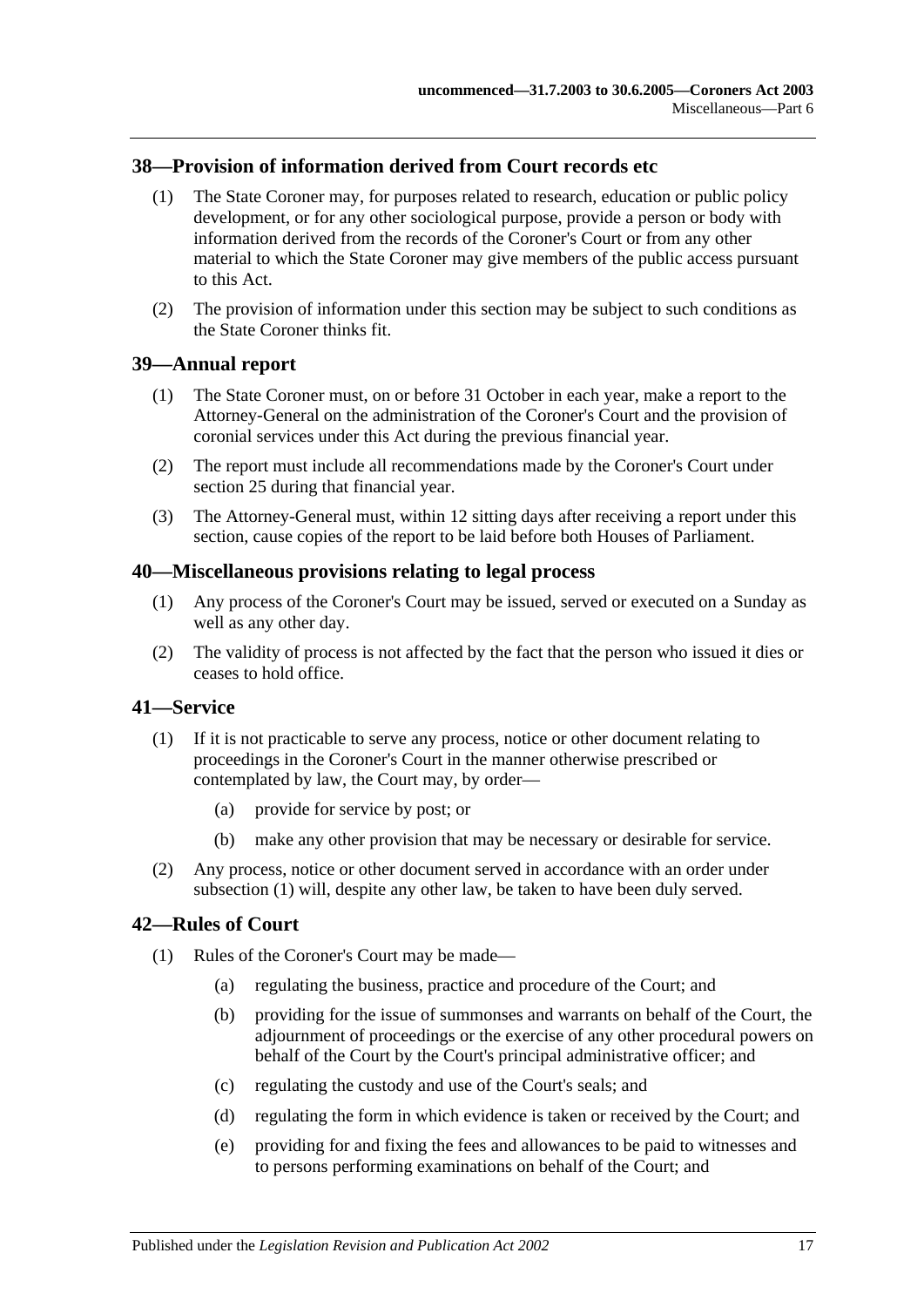- (f) dealing with any other matter necessary or expedient for the effective and efficient operation of the Court.
- (2) Rules of the Court may be made by the State Coroner.
- (3) Rules of the Court take effect from the date of publication in the Gazette or some later date specified in the rules.

#### <span id="page-17-0"></span>**43—Regulations**

The Governor may make regulations for the purposes contemplated by this Act.

## <span id="page-17-1"></span>**Schedule—Related amendments, repeal and transitional provisions**

## **Part 1—Preliminary**

#### <span id="page-17-2"></span>**1—Amendment provisions**

In this Schedule, a provision under a heading referring to the amendment of a specified Act or statutory instrument amends the Act or statutory instrument (as the case may be) so specified.

## **Part 2—Amendment of** *Births, Deaths and Marriages Registration Act 1996*

#### <span id="page-17-3"></span>**2—Amendment of section 36—Notification of deaths by doctors**

Section 36(2)(b)—Delete paragraph (b) and substitute:

(b) must not give a notice under this section if the State Coroner or a police officer is required to be notified of the death under the *[Coroners Act](http://www.legislation.sa.gov.au/index.aspx?action=legref&type=act&legtitle=Coroners%20Act%202003) 2003*.

## <span id="page-17-4"></span>**3—Amendment of section 37—Notification by State Coroner**

- (1) Section 37(1)—delete subsection (1) and substitute:
	- (1) If the State Coroner is notified of a death under the *[Coroners](http://www.legislation.sa.gov.au/index.aspx?action=legref&type=act&legtitle=Coroners%20Act%202003)  Act [2003](http://www.legislation.sa.gov.au/index.aspx?action=legref&type=act&legtitle=Coroners%20Act%202003)* or is inquiring into the cause of a death, the State Coroner must, as soon as practicable, notify the Registrar of that fact.
- (2) Section 37(2)—delete "a coroner" and substitute:

the State Coroner

(3) Section 37(2)—delete "coroner" (second occurring) and substitute:

State Coroner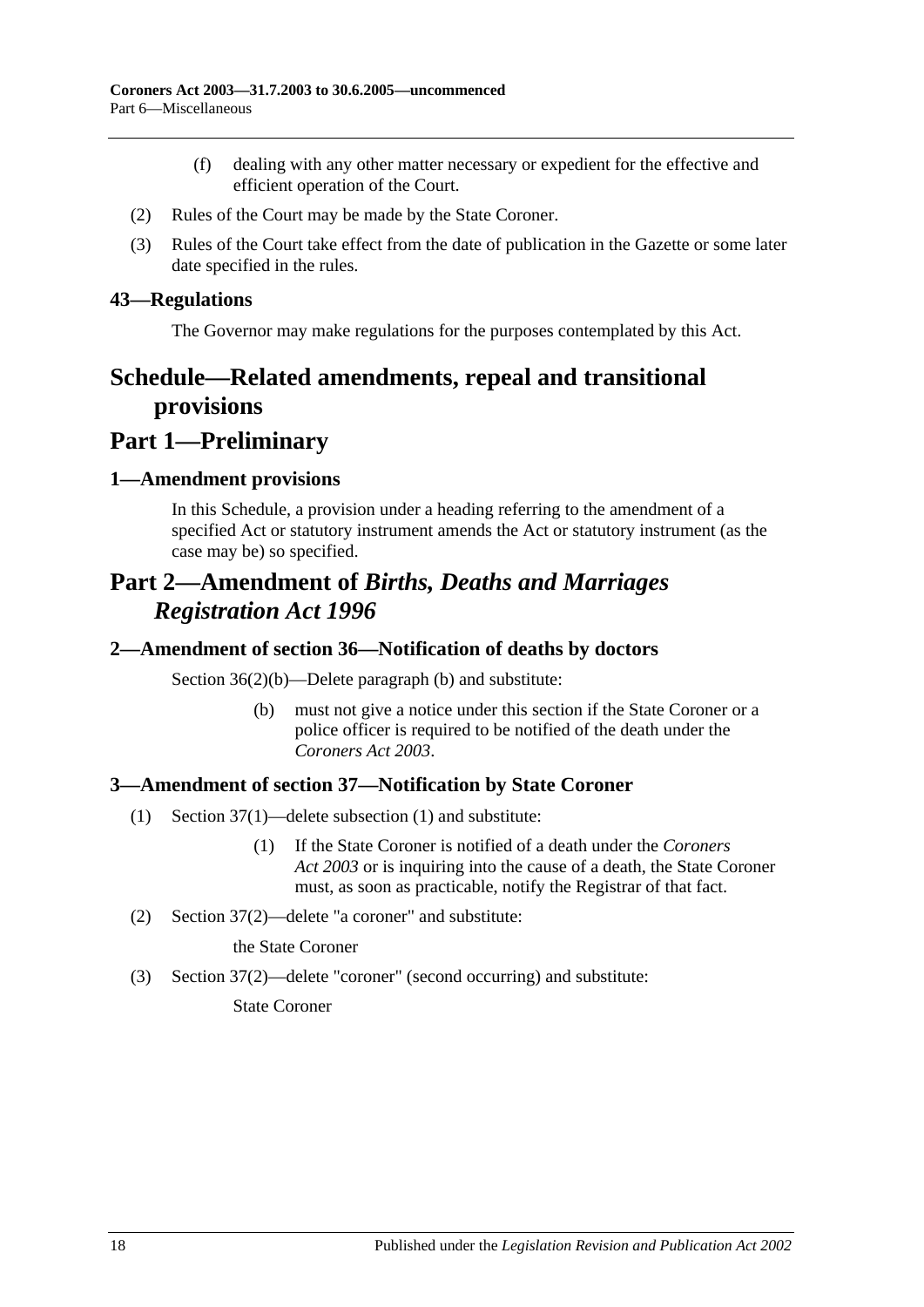#### <span id="page-18-0"></span>**4—Insertion of section 50A**

Section 51—Before section 51 in Part 9 insert:

#### **50A—Documents to be provided before disposal of remains**

(1) A person must not dispose of human remains or cause human remains to be disposed of unless he or she has received—

 $(a)$ 

- (i) in the case of a still-birth—a doctor's certificate as to the cause of foetal death given under section 12;
- (ii) in any other case—a doctor's certificate as to the cause of death given under section 36; or
- (b) an authorisation for the disposal of human remains issued under the *[Coroners Act](http://www.legislation.sa.gov.au/index.aspx?action=legref&type=act&legtitle=Coroners%20Act%202003) 2003*.

Maximum penalty: \$10 000 or imprisonment for 2 years.

(2) This section does not apply in relation to the disposal of human remains by cremation.<sup>1</sup>

**Note—**

1 See section 6 of the *[Cremation Act](http://www.legislation.sa.gov.au/index.aspx?action=legref&type=act&legtitle=Cremation%20Act%202000) 2000*.

## **Part 3—Variation of** *Births, Deaths and Marriages Regulations 1996* **(***Gazette 30.5.1996 p2675***) as varied**

## <span id="page-18-1"></span>**5—Variation of regulation 10—Information to be included in notification by funeral director etc**

Regulation 10(m)—delete paragraph (m) and substitute:

 $(m)$ 

- (i) if a doctor's certificate as to the cause of death was given under section 36(3) of the Act—the name and address of the doctor;
- (ii) if an authorisation for the disposal of human remains was issued under the *[Coroners Act](http://www.legislation.sa.gov.au/index.aspx?action=legref&type=act&legtitle=Coroners%20Act%202003) 2003*—the date of issue and the name of the person who issued it.

## **Part 4—Variation of** *Correctional Services Act 1982*

## <span id="page-18-2"></span>**6—Amendment of section 28—Removal of prisoner for criminal investigation, attendance in court etc**

Section 28(2)—delete "justice, court or coroner" wherever occurring and substitute in each case:

court or justice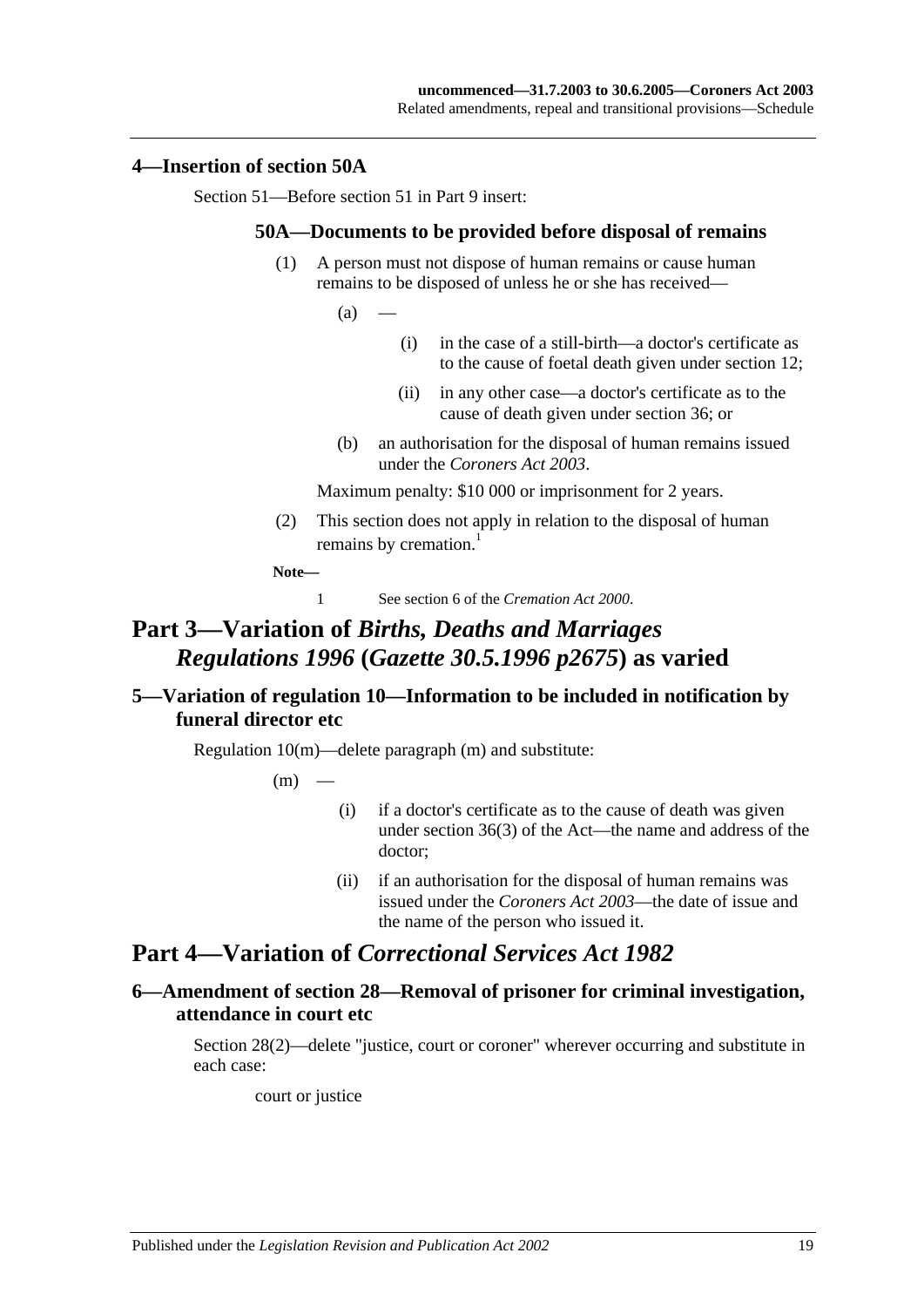## **Part 5—Amendment of** *Courts Administration Act 1993*

## <span id="page-19-0"></span>**7—Amendment of section 4—Interpretation**

Section 4, definition of *participating courts*, (e)—delete paragraph (e) and substitute:

(e) the Coroner's Court; and

## **Part 6—Amendment of** *Cremation Act 2000*

## <span id="page-19-1"></span>**8—Amendment of section 6—Issue of cremation permit**

- (1) Section 6—before subsection (1) insert:
	- (a1) A person must not cremate human remains, or cause, suffer or permit human remains to be cremated, unless he or she has received a cremation permit issued under this section.

Maximum penalty: \$10 000 or imprisonment for 2 years.

- (2) Section 6(2)(b)—delete paragraph (b) and substitute:
	- (b) an authorisation for the disposal of human remains issued under the *[Coroners](http://www.legislation.sa.gov.au/index.aspx?action=legref&type=act&legtitle=Coroners%20Act%202003) Act 2003*.
- (3) Section 6(4)—delete subsection (4) and substitute:
	- (4) A doctor must not give a certificate under this section if the State Coroner or a police officer is required to be notified of the death under the *[Coroners Act](http://www.legislation.sa.gov.au/index.aspx?action=legref&type=act&legtitle=Coroners%20Act%202003) 2003*.

Maximum penalty: \$5 000 or imprisonment for 1 year.

## <span id="page-19-2"></span>**9—Amendment of section 8—Attorney-General, State Coroner etc may prohibit cremation**

(1) Section 8(1)—delete "or a coroner or" and substitute:

, the State Coroner or a

(2) Section 8(1)—delete "coroner" second occurring and substitute:

State Coroner

## **Part 7—Amendment of** *Evidence Act 1929*

## <span id="page-19-3"></span>**10—Amendment of section 59IA—Interpretation**

Section 59IA, definition of *South Australian court*, (d)—delete paragraph (d) and substitute:

(d) the Coroner's Court;

## <span id="page-19-4"></span>**11—Amendment of section 68—Interpretation**

Section 68, definitions of *court* and *court of summary jurisdiction*—delete these definitions and substitute:

*court* includes any person acting judicially;

## <span id="page-19-5"></span>**12—Amendment of section 70—Disobedience to orders under this Division**

Section 70(3)—delete subsection (3)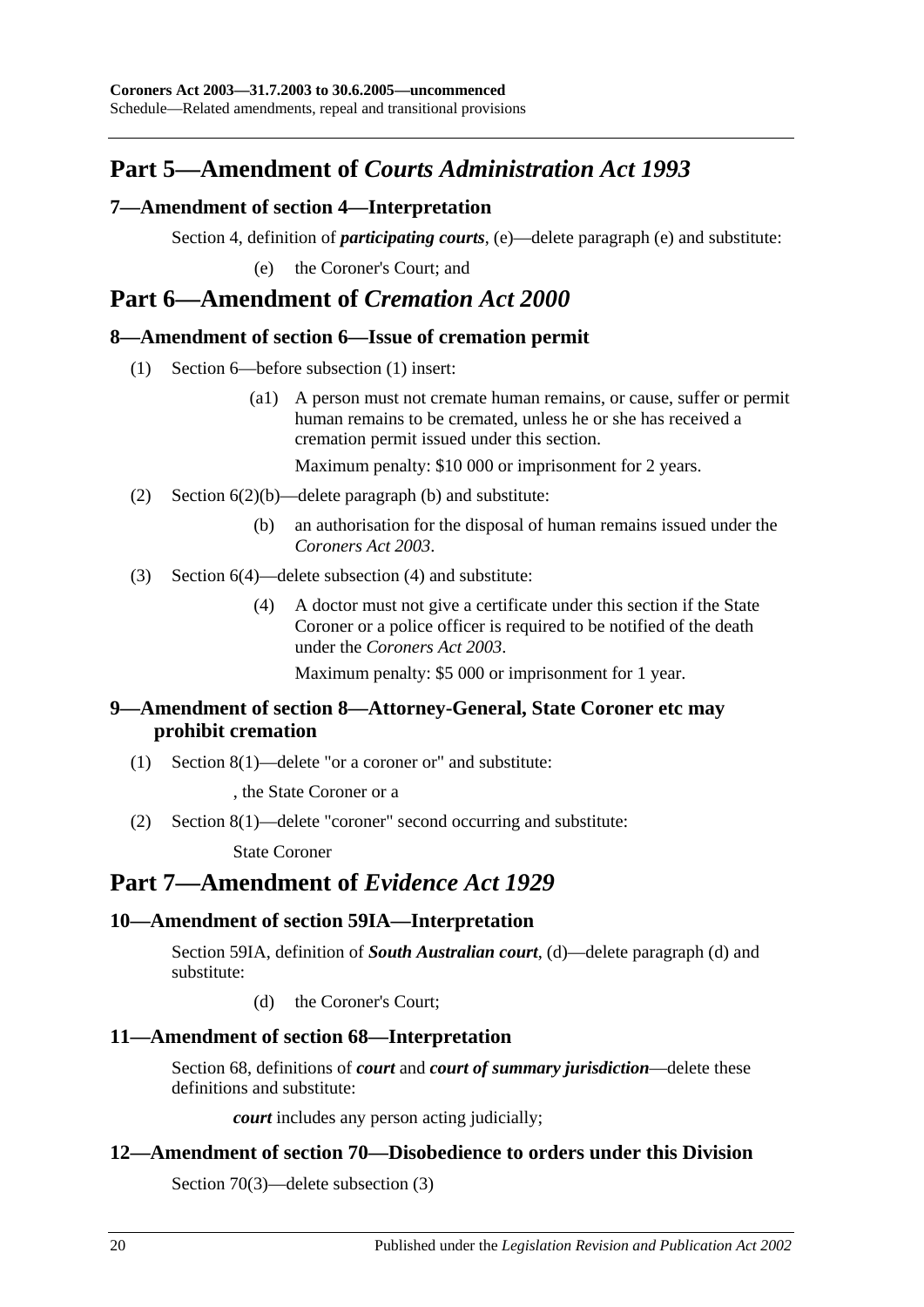## **Part 8—Amendment of** *Freedom of Information Act 1991*

## <span id="page-20-0"></span>**13—Amendment of section 4—Interpretation**

Section 4(1), definition of *court*—delete "or a coroner"

## **Part 9—Amendment of** *Harbors and Navigation Act 1993*

## <span id="page-20-1"></span>**14—Amendment of section 74—Compulsory blood tests of injured persons including water skiers**

(1) Section 74(4)—delete "certifies the cause of death, or reports the death to a coroner" and substitute:

> , pursuant to Part 5 of the *[Coroners Act](http://www.legislation.sa.gov.au/index.aspx?action=legref&type=act&legtitle=Coroners%20Act%202003) 2003*, notifies the State Coroner or a police officer of the death

(2) Section 74(4)(b)—delete "a coroner" and substitute:

the State Coroner

(3) Section 74(5)—delete "A coroner who receives a notification under subsection (4)" and substitute:

The State Coroner, on receiving a notification under subsection (4),

## **Part 10—Amendment of** *Juries Act 1927*

## <span id="page-20-2"></span>**15—Amendment of section 92—Effect of this Act on Coroners Act**

Section 92—delete "coroner's" and substitute:

coronial

## **Part 11—Variation of** *Local Government (Cemetery) Regulations 1995* **(***Gazette 25.5.1995 p2503***) as varied**

## <span id="page-20-3"></span>**16—Variation of regulation 20—Exhumation, removal and re-interment**

Regulation 20(2)—delete subregulation (2) and substitute:

(2) Subregulation (1) does not apply where a warrant has been issued under the *[Coroners Act](http://www.legislation.sa.gov.au/index.aspx?action=legref&type=act&legtitle=Coroners%20Act%202003) 2003* for the exhumation of human remains.

## **Part 12—Amendment of** *Road Traffic Act 1961*

## <span id="page-20-4"></span>**17—Amendment of section 47I—Compulsory blood tests**

(1) Section 47I(4)—delete "certifies the cause of death, or reports the death to a coroner" and substitute:

> , pursuant to Part 5 of the *[Coroners Act](http://www.legislation.sa.gov.au/index.aspx?action=legref&type=act&legtitle=Coroners%20Act%202003) 2003*, notifies the State Coroner or a police officer of the death

(2) Section 47I(4)(b)—delete "a coroner" and substitute:

the State Coroner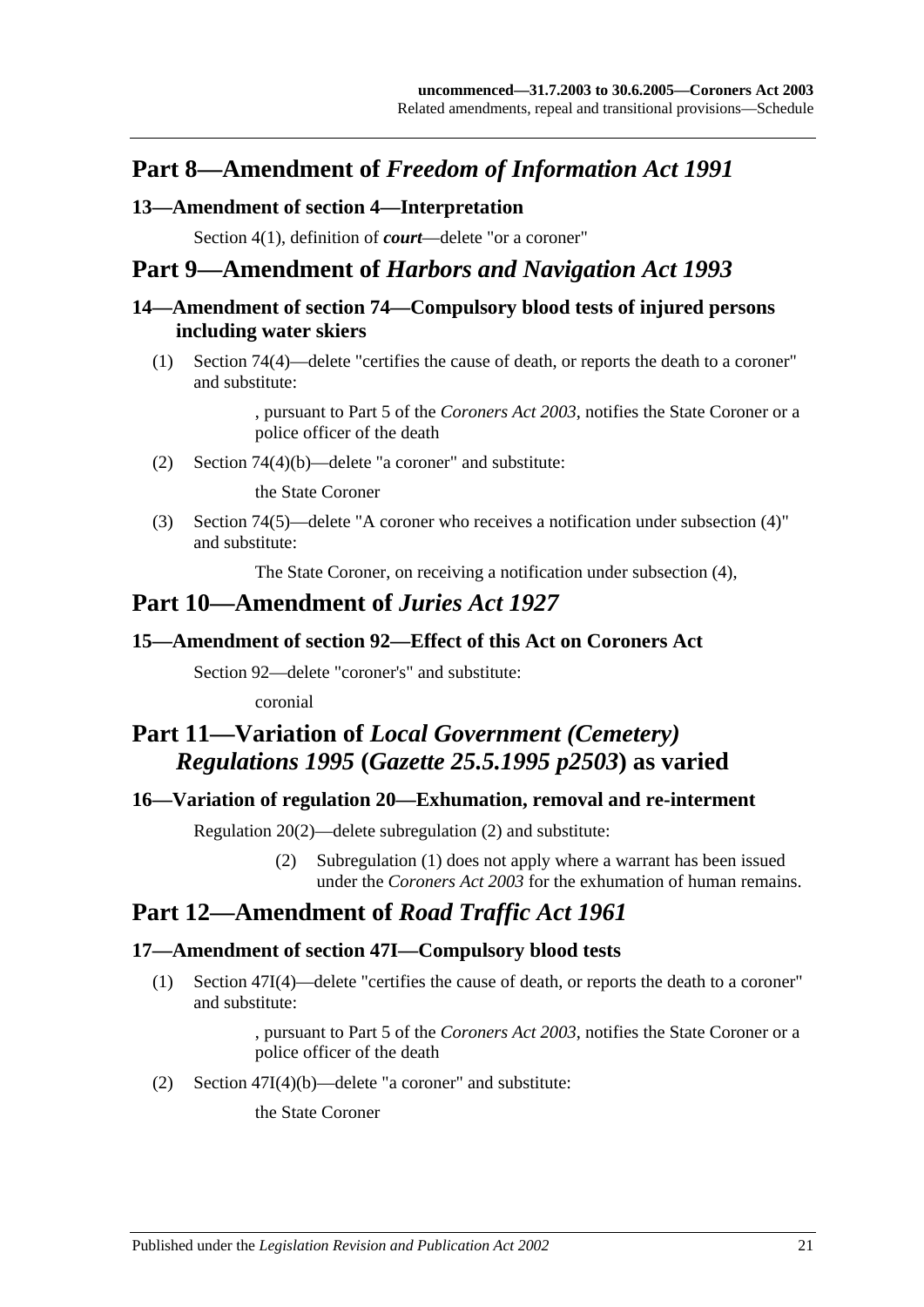(3) Section 47I(5)—delete "A coroner who receives a notification under subsection (4)" and substitute:

The State Coroner, on receiving a notification under subsection (4),

## **Part 13—Amendment of** *Summary Offences Act 1953*

## <span id="page-21-0"></span>**18—Amendment of section 35—Restriction on reports of immorality etc**

Section 35(2), definition of *legal proceedings*—delete "coroner's inquests and"

## **Part 14—Amendment of** *Transplantation and Anatomy Act 1983*

## <span id="page-21-1"></span>**19—Amendment of section 23—Consent by State Coroner**

- (1) Section 23(1)—delete "*1975–1981*" and substitute: *2003*
- (2) Section 23(1)—delete "a coroner has given his consent" and substitute: the State Coroner has consented
- (3) Section 23(2)—delete "*1975–1981*" and substitute: *2003*
- (4) Section 23(2)—delete "a coroner has given his consent" and substitute: the State Coroner has consented
- (5) Section 23(3)—delete "A coroner" and substitute:

The State Coroner

(6) Section 23(3)—after "his" insert:

or her

- (7) Section 23(4)—delete "a coroner" and substitute: the State Coroner
- (8) Section 23(5)—delete "a coroner" and substitute:

the State Coroner

## <span id="page-21-2"></span>**20—Amendment of section 27—Consent by State Coroner**

(1) Section 27(1)—delete "*1975–1981*" and substitute:

*2003*

- (2) Section 27(1)—delete "coroner has given his consent" and substitute: State Coroner has consented
- (3) Section 27(2)—delete "*1975–1981*" and substitute: *2003*
- (4) Section 27(2)—delete "coroner has given his consent" and substitute: State Coroner has consented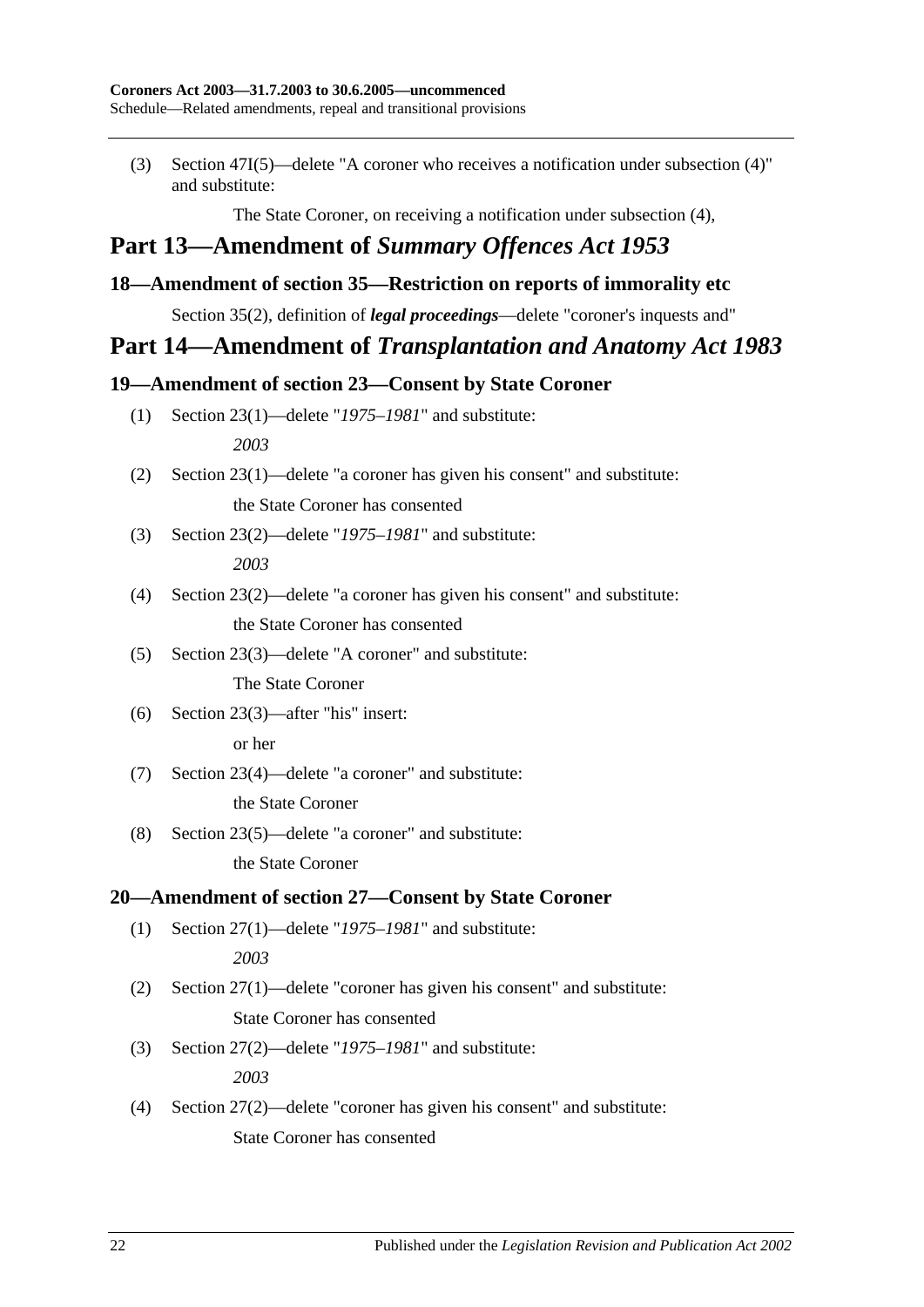(5) Section 27(3)—delete "A coroner" and substitute:

The State Coroner

- (6) Section 27(4)—delete "a coroner" and substitute: the State Coroner
- (7) Section 27(5)—delete "a coroner" and substitute:

the State Coroner

#### <span id="page-22-0"></span>**21—Amendment of section 28—Effect of authority under this Part**

(1) Section 28(2)—delete "a coroner pursuant to the *[Coroners Act](http://www.legislation.sa.gov.au/index.aspx?action=legref&type=act&legtitle=Coroners%20Act%201975-1981) 1975-1981*" and substitute:

the State Coroner or the Coroner's Court pursuant to the *[Coroners Act](http://www.legislation.sa.gov.au/index.aspx?action=legref&type=act&legtitle=Coroners%20Act%202003) 2003*

(2) Section 28(2)—delete "the coroner" and substitute:

the State Coroner or the Coroner's Court (as the case requires)

#### <span id="page-22-1"></span>**22—Amendment of section 31—Consent by State Coroner**

- (1) Section 31(1)—delete "*1975–1981*" and substitute: *2003*
- (2) Section 31(1)—delete "a coroner has given his consent" and substitute: the State Coroner has consented
- (3) Section 31(2)—delete "*1975–1981*" and substitute: *2003*
- (4) Section 31(2)—delete "a coroner has given his consent" and substitute: the State Coroner has consented
- (5) Section 31(3)—delete "A coroner" and substitute:

The State Coroner

(6) Section 31(4)—delete "a coroner" and substitute:

the State Coroner

(7) Section 31(5)—delete "a coroner" and substitute: the State Coroner

#### <span id="page-22-2"></span>**23—Amendment of section 38—Offences in relation to removal of tissue**

Section 38(3)(b)—delete "a coroner under the *[Coroners Act](http://www.legislation.sa.gov.au/index.aspx?action=legref&type=act&legtitle=Coroners%20Act%201975-1981) 1975-1981*" and substitute:

the State Coroner or the Coroner's Court under the *[Coroners Act](http://www.legislation.sa.gov.au/index.aspx?action=legref&type=act&legtitle=Coroners%20Act%202003) 2003*

## **Part 15—Repeal of** *Coroners Act 1975*

## <span id="page-22-3"></span>**24—Repeal of** *Coroners Act 1975*

The *[Coroners Act](http://www.legislation.sa.gov.au/index.aspx?action=legref&type=act&legtitle=Coroners%20Act%201975) 1975* is repealed.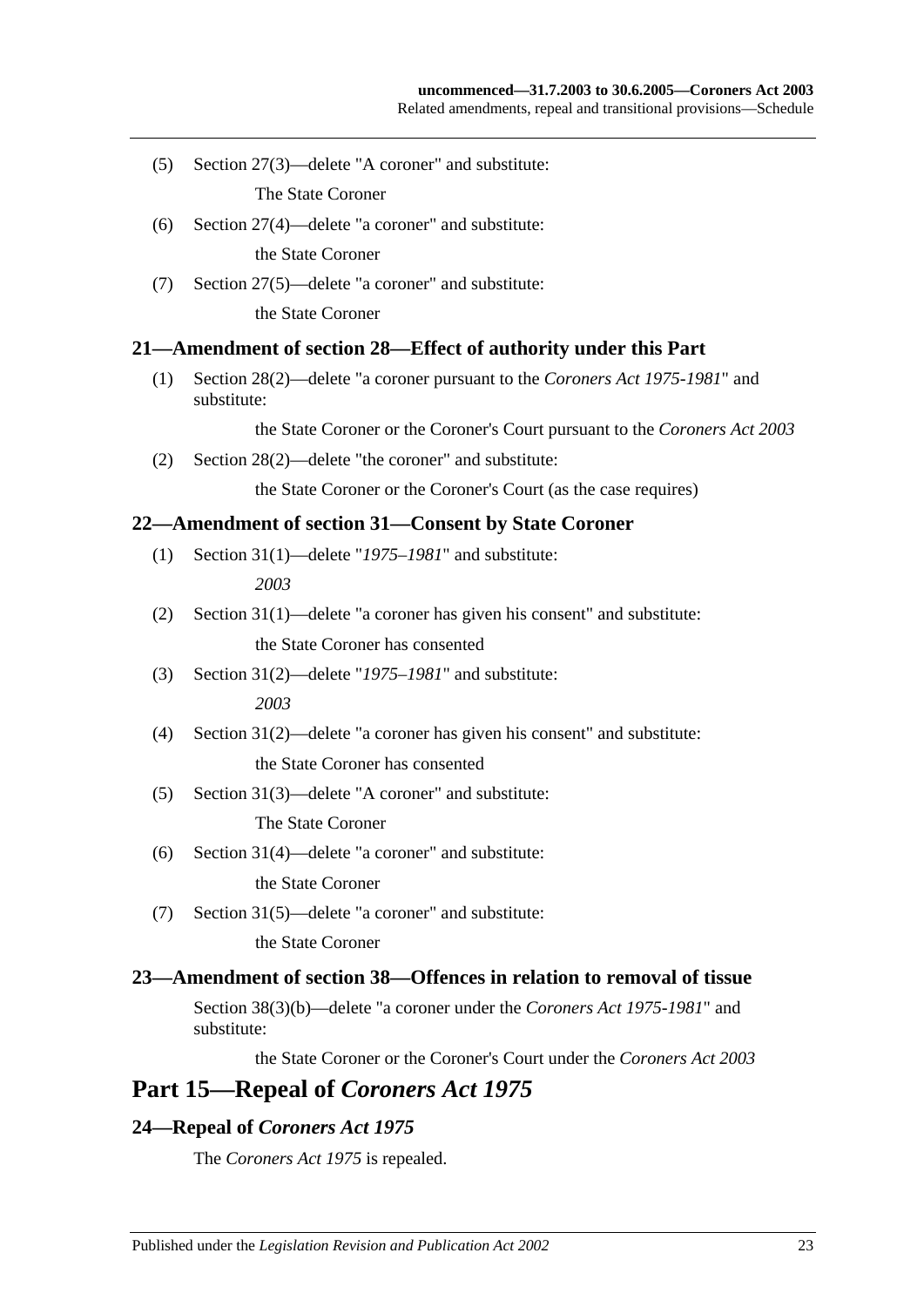## **Part 16—Transitional provisions**

## <span id="page-23-0"></span>**25—Transitional provisions**

- (1) A person holding office under the *[Coroners Act](http://www.legislation.sa.gov.au/index.aspx?action=legref&type=act&legtitle=Coroners%20Act%201975) 1975* (the *repealed Act*) immediately before the commencement of this Act will, on that commencement, continue in office for the balance of the person's term, subject to this Act.
- (2) If an inquest held under the repealed Act had not been completed before the commencement of this Act, the proceedings will continue under this Act as if the coroner holding the inquest were the Coroner's Court.
- (3) This Act applies in relation to a notification of death to a coroner or police officer under the repealed Act (whether made before or after the commencement of this Act and whether or not the death is a reportable death under this Act) as if it were a notification of a reportable death under this Act.
- (4) This Act applies to a finding of a coroner under the repealed Act as if it were a finding of the Coroner's Court under this Act.
- (5) This clause must be read in conjunction with section 16 of the *[Acts Interpretation](http://www.legislation.sa.gov.au/index.aspx?action=legref&type=act&legtitle=Acts%20Interpretation%20Act%201915)  Act [1915](http://www.legislation.sa.gov.au/index.aspx?action=legref&type=act&legtitle=Acts%20Interpretation%20Act%201915)*.